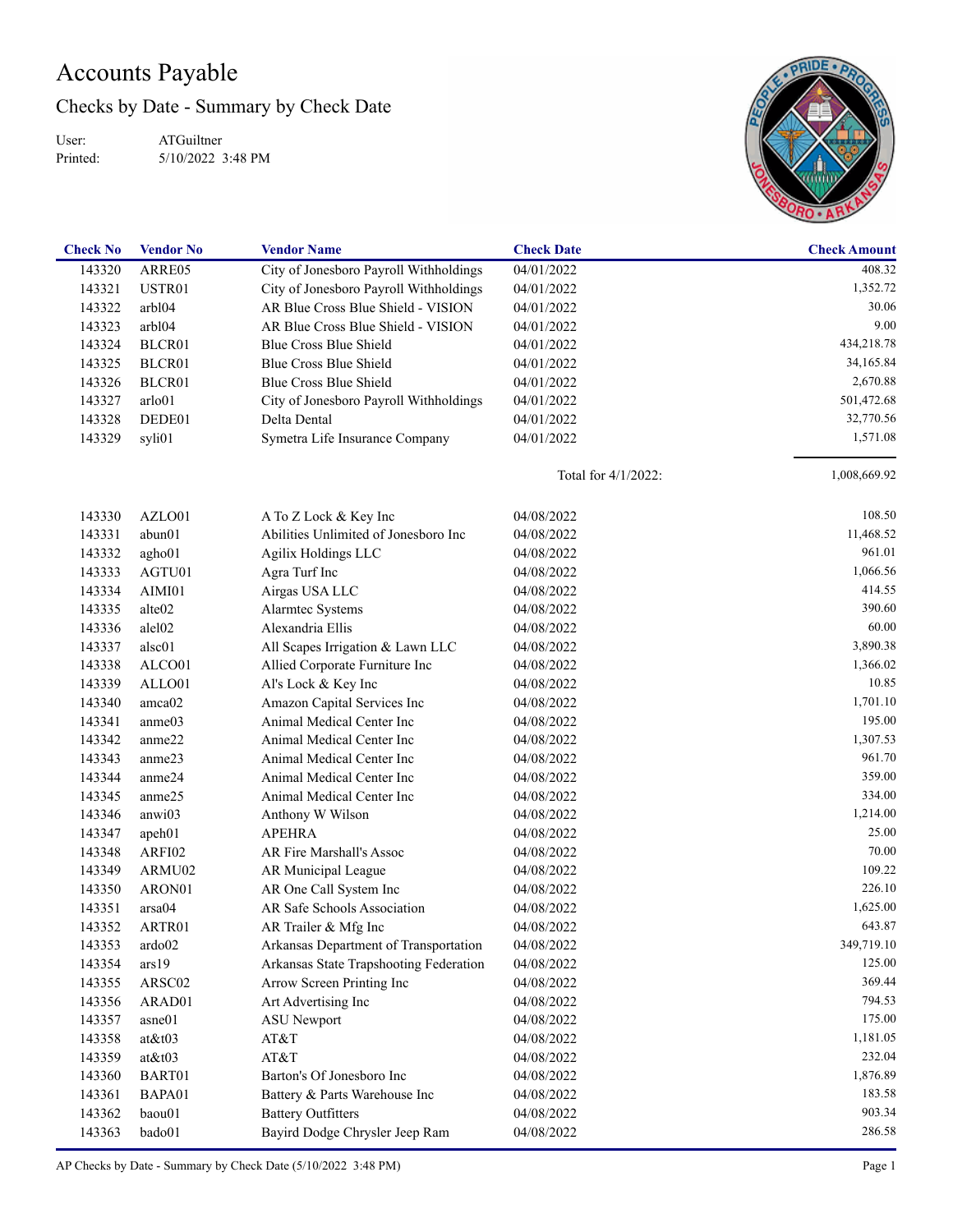| <b>Check No</b> | <b>Vendor No</b>   | <b>Vendor Name</b>                   | <b>Check Date</b> | <b>Check Amount</b> |
|-----------------|--------------------|--------------------------------------|-------------------|---------------------|
| 143364          | blfo01             | <b>Blackfox LLC</b>                  | 04/08/2022        | 228.00              |
| 143365          | blsk01             | Blue Sky Technologies LLC            | 04/08/2022        | 3,950.86            |
| 143366          | BOCA01             | Bob's Carpet And Tile                | 04/08/2022        | 434.00              |
| 143367          | boau01             | Bono Auto Parts Inc                  | 04/08/2022        | 305.16              |
| 143368          | boma01             | <b>Booker T Mays</b>                 | 04/08/2022        | 120.00              |
| 143369          | BRKR01             | Brackett-Krennerich Inc              | 04/08/2022        | 79,462.50           |
| 143370          | brbo01             | Breaking Bonds Ministries Inc        | 04/08/2022        | 4,824.00            |
| 143371          | brev01             | Brianna Everett                      | 04/08/2022        | 180.00              |
| 143372          | BRAL01             | Brooks Alternator & Starter          | 04/08/2022        | 119.35              |
| 143373          | brwa05             | <b>Bryan Watkins</b>                 | 04/08/2022        | 60.00               |
| 143374          | buwi01             | <b>Buddy Williams</b>                | 04/08/2022        | 120.00              |
| 143375          | caon02             | Call One Inc                         | 04/08/2022        | 1,363.48            |
| 143376          | caed01             | Candace Edwards                      | 04/08/2022        | 80.00               |
| 143377          | caed01             | Candace Edwards                      | 04/08/2022        | 135.00              |
| 143378          | caed01             | Candace Edwards                      | 04/08/2022        | 50.00               |
| 143379          | caed01             | Candace Edwards                      | 04/08/2022        | 15.00               |
| 143380          | caon01             | Capital One                          | 04/08/2022        | 2,136.28            |
|                 |                    | Cassondra Davis                      |                   | 100.00              |
| 143381          | cada02             |                                      | 04/08/2022        | 7,700.00            |
| 143382          | ceuw01             | Cellebrite USA Inc                   | 04/08/2022        |                     |
| 143383          | CEEN01             | Centerpoint Energy Inc               | 04/08/2022        | 17.20               |
| 143384          | cgne01             | <b>CGT Of NEA</b>                    | 04/08/2022        | 496.39              |
| 143385          | chho03             | Charles Hobbs                        | 04/08/2022        | 240.00              |
| 143386          | chwh02             | Charles Whitaker Gen. Contractor     | 04/08/2022        | 713.00              |
| 143387          | cico04             | Cintas                               | 04/08/2022        | 277.98              |
| 143388          | CIWA01             | City Water & Light                   | 04/08/2022        | 1,481.84            |
| 143389          | CIWA01             | City Water & Light                   | 04/08/2022        | 25,185.00           |
| 143390          | cip101             | Civicplus                            | 04/08/2022        | 9,004.85            |
| 143391          | cnsu01             | CNA Surety Direct Bill               | 04/08/2022        | 200.00              |
| 143392          | coof02             | Code Officials of Arkansas           | 04/08/2022        | 550.00              |
| 143393          | comi02             | Cooper Mixon Architects PLLC         | 04/08/2022        | 127.20              |
| 143394          | coco12             | Cornith Coco-Cola Bottling Works Inc | 04/08/2022        | 432.82              |
| 143395          | coco06             | <b>Courthouse Concepts</b>           | 04/08/2022        | 88.25               |
| 143396          | comc01             | Courtney McDaniel                    | 04/08/2022        | 80.00               |
| 143397          | COIM01             | Cox Implement Co Inc                 | 04/08/2022        | 190.90              |
| 143398          | crso01             | Crabtree & Son Construction Inc      | 04/08/2022        | 43,822.53           |
| 143399          | CRPR01             | Craft Propane Inc                    | 04/08/2022        | 251.03              |
| 143400          | CRCO09             | Craighead Co. Public Library         | 04/08/2022        | 97,493.27           |
| 143401          | crdi <sub>01</sub> | Craighead County District Court      | 04/08/2022        | 164,308.56          |
| 143402          | CRCO <sub>03</sub> | Craighead County Solid               | 04/08/2022        | 142,906.49          |
| 143403          | crco18             | Craighead County Tax Collector       | 04/08/2022        | 1,603.81            |
| 143404          | CRCO06             | Creative Concepts Inc                | 04/08/2022        | 617.47              |
| 143405          | cred <sub>02</sub> | Critical Edge Inc                    | 04/08/2022        | 53,869.18           |
| 143406          | CRBU01             | Crow-Burlingame Co Inc               | 04/08/2022        | 315.34              |
| 143407          | dsse01             | <b>Crystal Springs</b>               | 04/08/2022        | 25.56               |
| 143408          | dsse01             | <b>Crystal Springs</b>               | 04/08/2022        | 89.29               |
| 143409          | defe01             | D & E Feed & Seed                    | 04/08/2022        | 692.78              |
| 143410          | daau04             | Dag Install LLC                      | 04/08/2022        | 237.62              |
| 143411          | dasa03             | Dana Safety Supply Inc               | 04/08/2022        | 211.58              |
|                 |                    | Danica Williams                      |                   | 120.00              |
| 143412          | dawi03             |                                      | 04/08/2022        | 450.00              |
| 143413          | dadi01             | Daniel Dillinger                     | 04/08/2022        |                     |
| 143414          | dast04             | Daniel Strickland                    | 04/08/2022        | 175.00              |
| 143415          | DACO01             | Darragh Company Inc                  | 04/08/2022        | 184.20              |
| 143416          | dac101             | Dave Clifft Inc                      | 04/08/2022        | 298.38              |
| 143417          | dahi01             | Dawn Marie Hime                      | 04/08/2022        | 120.00              |
| 143418          | dehu01             | Dean Hunt                            | 04/08/2022        | 60.00               |
| 143419          | deco06             | Dennis Cook                          | 04/08/2022        | 125.00              |
| 143420          | dezo01             | Dennis Zolper                        | 04/08/2022        | 50.00               |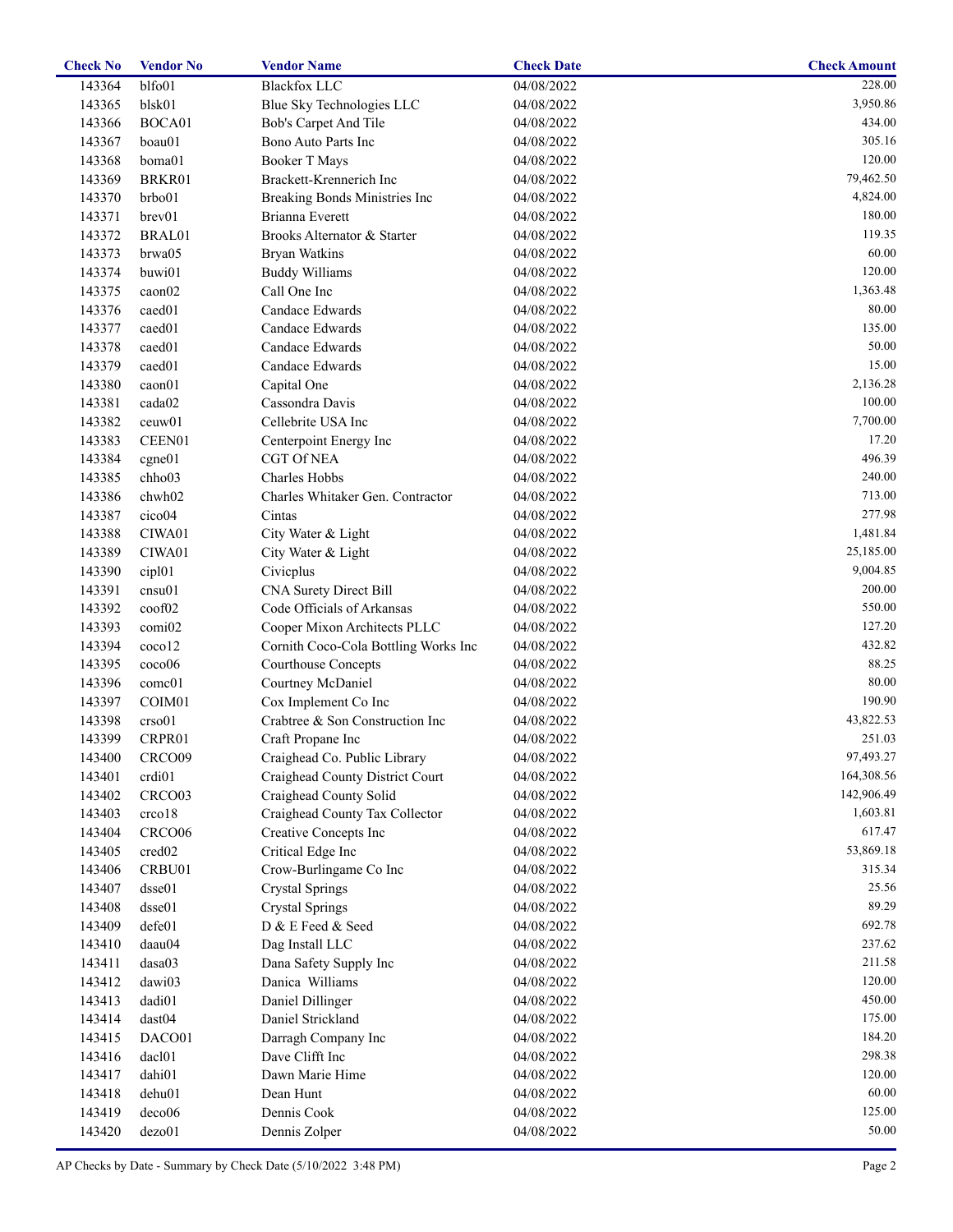| <b>Check No</b> | <b>Vendor No</b>   | <b>Vendor Name</b>              | <b>Check Date</b>   | <b>Check Amount</b> |
|-----------------|--------------------|---------------------------------|---------------------|---------------------|
| 143421          | DEFI02             | Dept Of Finance & Admin         | $\sqrt{04}/08/2022$ | 1,383.00            |
| 143422          | DEFI03             | Dept Of Finance & Admin         | 04/08/2022          | 5,205.00            |
| 143423          | diov <sub>01</sub> | Diagnostic Overhead Door LLC    | 04/08/2022          | 2,452.10            |
| 143424          | diac01             | Direct Action Resource Center   | 04/08/2022          | 6,800.00            |
| 143425          | disi01             | Disc Side of Heaven LLC         | 04/08/2022          | 22,000.00           |
| 143426          | dien02             | Ditta Ace Hardware              | 04/08/2022          | 220.37              |
| 143427          | DIDO01             | Ditta Enterprises Inc           | 04/08/2022          | 894.00              |
| 143428          | DNAU01             | DNW Auto Supply Inc             | 04/08/2022          | 596.74              |
| 143429          | uncl <sub>01</sub> | Donna Haney                     | 04/08/2022          | 996.75              |
| 143430          | DODA05             | Douglas Davis                   | 04/08/2022          | 60.00               |
| 143431          | easp02             | Eastern Sports Management LLC   | 04/08/2022          | 30,000.00           |
| 143432          | ECAU01             | Economy Auto Parts Inc          | 04/08/2022          | 370.88              |
| 143433          | edmo02             | Ed Morse Parts Center           | 04/08/2022          | 1,294.12            |
| 143434          | ELGR01             | Elite Graphics LLC              | 04/08/2022          | 297.60              |
| 143435          | EMSU01             | <b>Embassy Suites Hotels</b>    | 04/08/2022          | 1,771.38            |
| 143436          | enfl01             | Ennis-Flint Inc                 | 04/08/2022          | 1,280.80            |
| 143437          | ersy01             | ErgoFlex Systems Inc            | 04/08/2022          | 125,974.59          |
| 143438          |                    |                                 |                     | 60.00               |
|                 | erap01             | Ergometrics Inc                 | 04/08/2022          | 6,200.00            |
| 143439          | ESRI01             | <b>ESRI</b>                     | 04/08/2022          |                     |
| 143440          | FACA01             | Farrell-Calhoun Inc             | 04/08/2022          | 46.20               |
| 143441          | FACO01             | Fastenal Company Inc            | 04/08/2022          | 47.78               |
| 143442          | fede01             | Fedex                           | 04/08/2022          | 20.26               |
| 143443          | fiho01             | First Horizon                   | 04/08/2022          | 62,143.45           |
| 143444          | FIAR01             | Fisher & Arnold Inc             | 04/08/2022          | 1,557.21            |
| 143445          | FIAR01             | Fisher & Arnold Inc             | 04/08/2022          | 1,655.64            |
| 143446          | FIAR01             | Fisher & Arnold Inc             | 04/08/2022          | 1,665.00            |
| 143447          | FOOF01             | Forrest Office Machines Inc     | 04/08/2022          | 1,862.32            |
| 143448          | fova01             | Fox Valley Technical College    | 04/08/2022          | 395.00              |
| 143449          | frmo02             | Front Line Mobile Tech LLC      | 04/08/2022          | 895.13              |
| 143450          | futo01             | Fuel To Go LLC                  | 04/08/2022          | 31,295.68           |
| 143451          | GCSU01             | G & C Supply Co Inc             | 04/08/2022          | 1,068.73            |
| 143452          | GWDI01             | G & W Diesel Services Inc       | 04/08/2022          | 28,272.31           |
| 143453          | gapa01             | Galls Parent Holdings LLC       | 04/08/2022          | 96.02               |
| 143454          | GATI01             | Gateway Tire Company Inc        | 04/08/2022          | 4,036.93            |
| 143455          | galu01             | Gazaway Lumber Co Inc           | 04/08/2022          | 350.66              |
| 143456          | gefa01             | Genfare                         | 04/08/2022          | 562.26              |
| 143457          | GISI01             | Gibson's Sign-Mart Inc          | 04/08/2022          | 1,250.47            |
| 143458          | goga01             | Gotay's Gallery                 | 04/08/2022          | 200.72              |
| 143459          | GRSH01             | Grafix Shoppe Inc               | 04/08/2022          | 5,879.14            |
| 143460          | GRAI01             | Grainger Inc                    | 04/08/2022          | 1,221.26            |
| 143461          | gust01             | <b>Gulf States Distributors</b> | 04/08/2022          | 6,364.62            |
| 143462          | haco02             | Harold Copenhaver               | 04/08/2022          | 66.30               |
| 143463          | HAPI01             | Harris Pipe & Line Inc          | 04/08/2022          | 400.00              |
| 143464          | hacr <sub>01</sub> | Hayden Creecy                   | 04/08/2022          | 14.63               |
| 143465          | heeq02             | Heartland Equipment Inc         | 04/08/2022          | 58.24               |
| 143466          | hema02             | Heather Matthews                | 04/08/2022          | 80.00               |
| 143467          | heop01             | Hedger Operating Company Inc    | 04/08/2022          | 32.34               |
| 143468          | HEPO01             | Hedge's Inc                     | 04/08/2022          | 754.09              |
| 143469          | hech01             | Helena Chemical                 | 04/08/2022          | 15,990.84           |
| 143470          | HOSU01             | Hoffman Supply Co Inc           | 04/08/2022          | 85.59               |
|                 |                    |                                 |                     | 868.00              |
| 143471          | howa01             | Holloway Carpets Care           | 04/08/2022          |                     |
| 143472          | hofe01             | Hollywood Feed                  | 04/08/2022          | 29.80               |
| 143473          | HOTE01             | Howard Industries Inc           | 04/08/2022          | 55,345.86           |
| 143474          | HUHA01             | Hugg & Hall Equipment Co Inc    | 04/08/2022          | 84,800.87           |
| 143475          | inne01             | Information Network of Arkansas | 04/08/2022          | 997.50              |
| 143476          | JTWH01             | J T White Inc                   | 04/08/2022          | 258.72              |
| 143477          | jaco04             | James F Cooper                  | 04/08/2022          | 100.00              |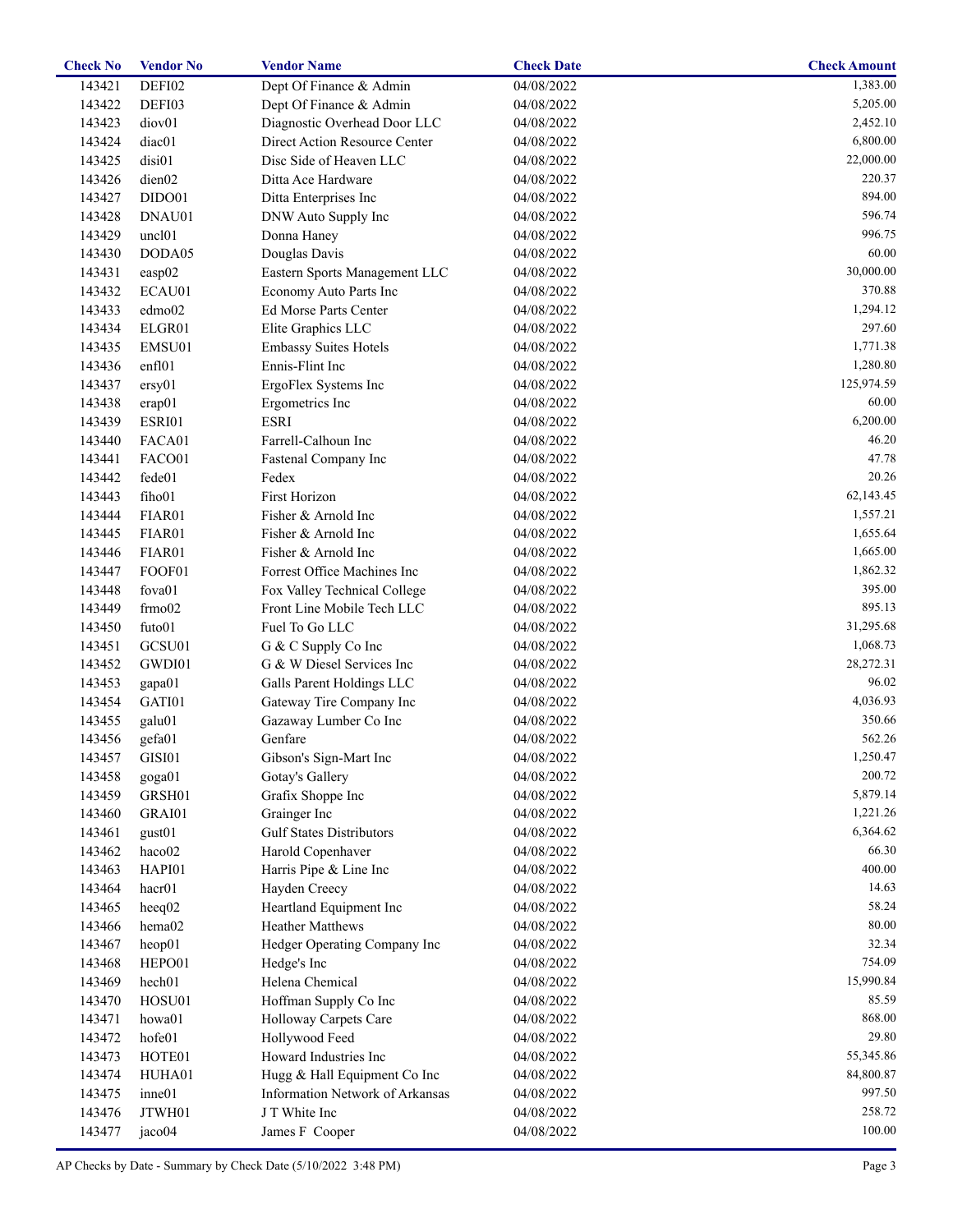| <b>Check No</b> | <b>Vendor No</b>   | <b>Vendor Name</b>                     | <b>Check Date</b> | <b>Check Amount</b> |
|-----------------|--------------------|----------------------------------------|-------------------|---------------------|
| 143478          | jili01             | James H Little IV                      | 04/08/2022        | 150.00              |
| 143479          | jejo03             | Jean Jones                             | 04/08/2022        | 60.00               |
| 143480          | jest05             | Jeff Steiling                          | 04/08/2022        | 150.00              |
| 143481          | taco02             | Jimmy D Gozo                           | 04/08/2022        | 900.00              |
| 143482          | JMME01             | <b>JMS Russel Metals Corp</b>          | 04/08/2022        | 1,755.00            |
| 143483          | jowe05             | Jonathan Webb                          | 04/08/2022        | 120.00              |
| 143484          | jora01             | Jonesboro Radio Group                  | 04/08/2022        | 500.00              |
| 143485          | jore06             | Jonesboro Real Estate Holdings         | 04/08/2022        | 342.00              |
| 143486          | JOSU01             | Jonesboro Sun Inc                      | 04/08/2022        | 220.00              |
| 143487          | JOSU03             | Jonesboro Sun Inc                      | 04/08/2022        | 244.40              |
| 143488          | klim01             | $K$ 13 Inc                             | 04/08/2022        | 32.50               |
| 143489          | kala05             | Kaylan Langley                         | 04/08/2022        | 180.00              |
| 143490          | KECO01             | Keeling Co Inc                         | 04/08/2022        | 2,297.38            |
| 143491          | kegu01             | Kenneth Gulley                         | 04/08/2022        | 406.88              |
| 143492          | keba04             | Kevin Bailey                           | 04/08/2022        | 150.00              |
| 143493          | khfa01             | Khadija Antonio Farris                 | 04/08/2022        | 60.00               |
| 143494          | LAEQ01             | Lacal Equipment Inc                    | 04/08/2022        | 792.69              |
| 143495          | lapr01             | Lawson Products Inc                    | 04/08/2022        | 188.46              |
| 143496          | LETI01             | Lenders Title Company Inc              | 04/08/2022        | 150.00              |
| 143497          | LETI01             | Lenders Title Company Inc              | 04/08/2022        | 150.00              |
| 143498          | LETI01             | Lenders Title Company Inc              | 04/08/2022        | 150.00              |
| 143499          | LETI01             | Lenders Title Company Inc              | 04/08/2022        | 150.00              |
| 143500          | loro01             | Lonnie Roberts                         | 04/08/2022        | 150.00              |
| 143501          | LOBU01             | Lowes Business Acct/GECRB              | 04/08/2022        | 374.91              |
| 143502          | mara05             | Mark Rainwater                         | 04/08/2022        | 40.00               |
|                 | mafi01             |                                        |                   | 1,094.94            |
| 143503          | mase02             | Marmic Fire & Safety                   | 04/08/2022        | 260.40              |
| 143504          |                    | May Security LLC                       | 04/08/2022        | 2.69                |
| 143505          | MEMA01             | Metal Mart Inc                         | 04/08/2022        |                     |
| 143506          | mibu01             | Michael Burroughs CPA                  | 04/08/2022        | 1,085.00            |
| 143507          | MIPA01             | Mid-South Parts                        | 04/08/2022        | 11.65               |
| 143508          | MISO01             | Mid-South Plumbing Inc                 | 04/08/2022        | 40.22               |
| 143509          | MISO02             | Mid-South Sales Inc                    | 04/08/2022        | 1,489.50            |
| 143510          | mopo01             | Monroe J Pointer                       | 04/08/2022        | 100.00              |
| 143511          | mopl01             | Moore Plumbing                         | 04/08/2022        | 318.14              |
| 143512          | MOME <sub>02</sub> | MOR Media                              | 04/08/2022        | 1,500.00            |
| 143513          | MRTR01             | Mr Trophy & Engraving Inc              | 04/08/2022        | 74.32               |
| 143514          | muin02             | Mullen Ins Agency                      | 04/08/2022        | 1,430.00            |
| 143515          | NAME01             | National Medtest Inc                   | 04/08/2022        | 900.00              |
| 143516          | NACR02             | Navitas Credit Corp.                   | 04/08/2022        | 724.25              |
| 143517          | nesh01             | <b>NEASHRM</b>                         | 04/08/2022        | 250.00              |
| 143518          | NEPR02             | Nelson Printing Co Inc                 | 04/08/2022        | 75.95               |
| 143519          | noar <sub>06</sub> | Northeast AR Humane Society            | 04/08/2022        | 700.00              |
| 143520          | PAMA01             | Pak Mail Center Inc                    | 04/08/2022        | 113.35              |
| 143521          | pabo01             | Paris Boston                           | 04/08/2022        | 140.00              |
| 143522          | PAPR01             | <b>Pasmore Printing</b>                | 04/08/2022        | 36.89               |
| 143523          | pafo02             | Paul Ford                              | 04/08/2022        | 100.00              |
| 143524          | peco01             | Pepsi-Cola Inc                         | 04/08/2022        | 6,936.47            |
| 143525          | peco03             | Peregrine Corporation                  | 04/08/2022        | 166.63              |
| 143526          | pefo01             | Performance Food Service-Little Rock   | 04/08/2022        | 5,981.64            |
| 143527          | PECA01             | Petty Cash                             | 04/08/2022        | 300.00              |
| 143528          | plit <sub>01</sub> | Play It Again Sports, LLC              | 04/08/2022        | 830.01              |
| 143529          | poti <sub>02</sub> | Pomp's Tire Service                    | 04/08/2022        | 1,645.64            |
| 143530          | ppfi01             | PPG Architectural Finishes             | 04/08/2022        | 107.89              |
| 143531          | heag01             | Progressive Tractor & Implement Co LLC | 04/08/2022        | 9,253.81            |
| 143532          | PUTI01             | Purcell Tire Co Inc                    | 04/08/2022        | 3,578.91            |
| 143533          | PUTI01             | Purcell Tire Co Inc                    | 04/08/2022        | 1,644.47            |
| 143534          | RAAD01             | Ray-Ad Specialties Inc                 | 04/08/2022        | 1,510.32            |
|                 |                    |                                        |                   |                     |

AP Checks by Date - Summary by Check Date (5/10/2022 3:48 PM)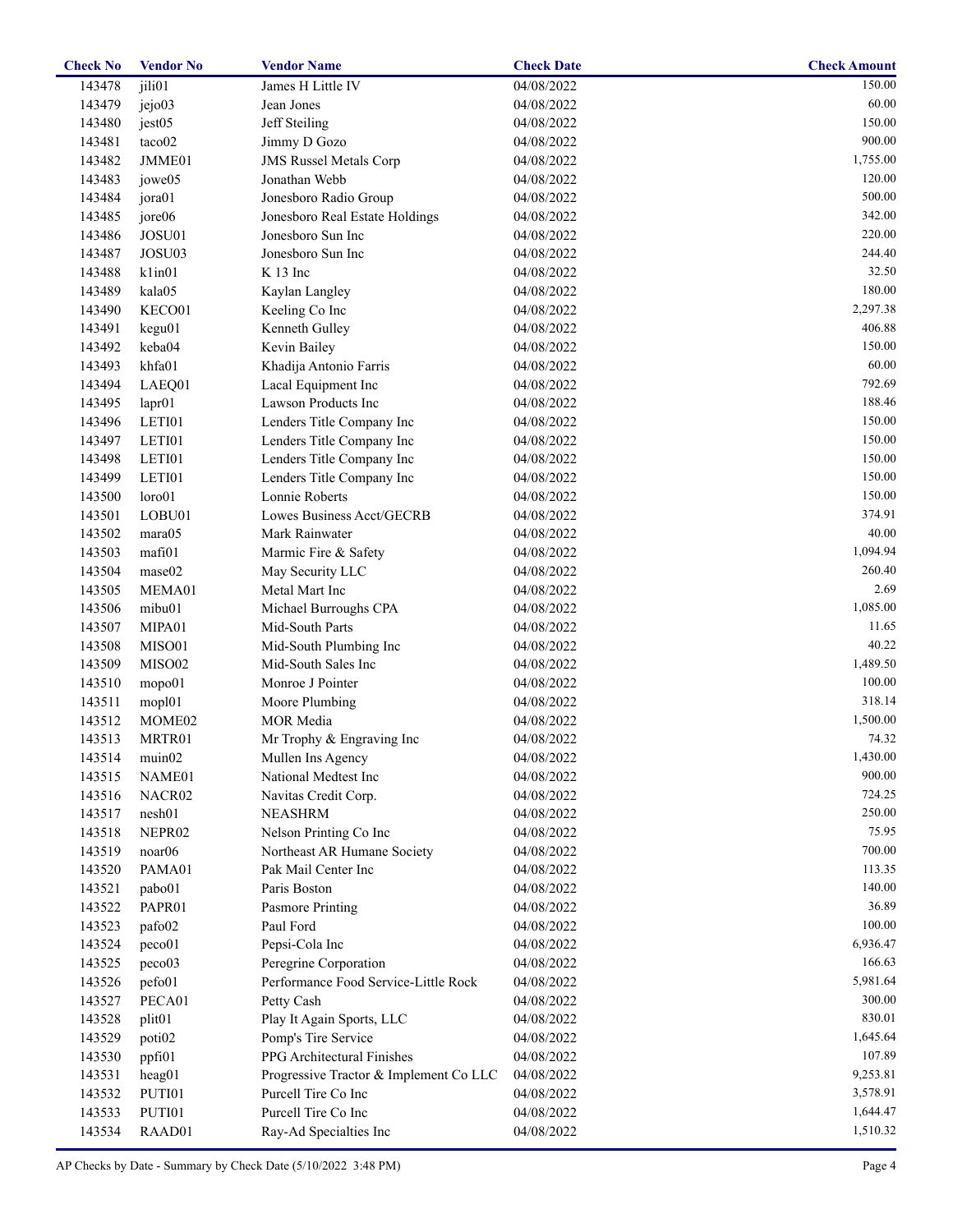| <b>Check No</b> | <b>Vendor No</b>   | <b>Vendor Name</b>                                 | <b>Check Date</b>   | <b>Check Amount</b> |
|-----------------|--------------------|----------------------------------------------------|---------------------|---------------------|
| 143535          | rego01             | Renee Golas                                        | 04/08/2022          | 347.39              |
| 143536          | riev01             | Richard Joseph Everett                             | 04/08/2022          | 180.00              |
| 143537          | RILU01             | Ridout Lumber Co Inc                               | 04/08/2022          | 22.75               |
| 143538          | RICI01             | River City Hydraulics Inc                          | 04/08/2022          | 22,306.15           |
| 143539          | rogi02             | Rob Gibson                                         | 04/08/2022          | 85.00               |
| 143540          | roch01             | Roger Christopher Cole                             | 04/08/2022          | 62.63               |
| 143541          | ryke01             | Ryan And Kenna Womack                              | 04/08/2022          | 30.00               |
| 143542          | SSGL01             | S & S Glass Service Inc                            | 04/08/2022          | 200.73              |
| 143543          | SCMA02             | Schaeffer Manufacturing Co                         | 04/08/2022          | 696.04              |
| 143544          | SCCO01             | Scott Equipment Company LLC                        | 04/08/2022          | 263.42              |
| 143545          | seon01             | Secure On Site LLC                                 | 04/08/2022          | 480.00              |
| 143546          | shwe01             | Shane Webb                                         | 04/08/2022          | 120.00              |
| 143547          | shco01             | Share Corp                                         | 04/08/2022          | 1,031.61            |
| 143548          | siun01             | <b>Signs Unlimited</b>                             | 04/08/2022          | 204.58              |
| 143549          | sila02             | SiteOne Landscape Supply Holding LLC               | 04/08/2022          | 947.24              |
| 143550          | sowo01             | Solarwinds Worldwide LLC                           | 04/08/2022          | 1,900.00            |
| 143551          | soof02             | Solutions of New Orleans LLC                       | 04/08/2022          | 69.43               |
| 143552          | spco01             | Sprint Communications Inc                          | 04/08/2022          | 202.47              |
| 143553          | stbe09             | St Bernards Medical Center Accounts Payal          | 04/08/2022          | 6,350.00            |
| 143554          | STBE01             | St Bernards Medical Ctr                            | 04/08/2022          | 60.00               |
| 143555          | stne01             | Stephanie G Nelson                                 | 04/08/2022          | 150.00              |
| 143556          | sute <sub>02</sub> | Superior Termite & Pest Control                    | 04/08/2022          | 287.55              |
| 143557          | sute <sub>02</sub> | Superior Termite & Pest Control                    | 04/08/2022          | 287.55              |
| 143558          | THEL01             | TEC Of Jonesboro Inc                               | 04/08/2022          | 335.73              |
| 143559          | TESA01             | Teeco Safety Inc                                   | 04/08/2022          | 227.85              |
| 143560          | thli04             | The Link Theatre Co                                | 04/08/2022          | 10,000.00           |
| 143561          | THST01             | The Storehouse Inc                                 | 04/08/2022          | 2,938.12            |
| 143562          | THST01             | The Storehouse Inc                                 | 04/08/2022          | 284.72              |
| 143563          | thsu01             | The Sun Senior Classic                             | 04/08/2022          | 1,000.00            |
| 143564          | THST02             | Three Star Automotive Inc                          | 04/08/2022          | 4,778.51            |
| 143565          | tith01             | Tim Thrasher Construction                          | 04/08/2022          | 7,900.00            |
| 143566          | toco03             | Town and Country Termite Inc                       | 04/08/2022          | 189.88              |
| 143567          | TRPA01             | Trane Inc                                          | 04/08/2022          | 144.84              |
| 143568          | trri01             | TransUnion Risk and Alternative                    | 04/08/2022          | 181.40              |
| 143569          | usba02             | U S Bancorp Government Leasing and Fina 04/08/2022 |                     | 3,396.15            |
| 143570          | unpo01             | United Police Supply                               | 04/08/2022          | 5,193.33            |
| 143571          | unpo01             | United Police Supply                               | 04/08/2022          | 495.85              |
| 143572          | veri <sub>03</sub> | Verizon Wireless                                   | 04/08/2022          | 2,684.66            |
| 143573          | vewi03             | Verizon Wireless                                   | 04/08/2022          | 394.92              |
| 143574          | viwi04             | Verizon Wireless                                   | 04/08/2022          | 37.53               |
| 143575          | VUMA01             | Vulcan Materials Co                                | 04/08/2022          | 13,276.21           |
| 143576          | wigr01             | W William Graham Jr Inc                            | 04/08/2022          | 1,144.73            |
| 143577          | wigr01             | W William Graham Jr Inc                            | 04/08/2022          | 4,437.50            |
| 143578          | wigr01             | W William Graham Jr Inc                            | 04/08/2022          | 15,508.82           |
| 143579          | wato01             | Wallace Tower Specialists Company                  | 04/08/2022          | 1,169.00            |
| 143580          | WEDR01             | West's Dry Cleaners Inc                            | 04/08/2022          | 2,077.58            |
| 143581          | weba01             | Wex Bank                                           | 04/08/2022          | 88,952.57           |
| 143582          | whel01             | Wholesale Electric Supply Co Inc                   | 04/08/2022          | 136.88              |
| 143583          | witi01             | Willie Tinzie Jr                                   | 04/08/2022          | 300.00              |
| 143584          | wyfr01             | Wynne Friends Of Animals                           | 04/08/2022          | 575.00              |
| 143585          | zoet01             | Zoetis Inc                                         | 04/08/2022          | 989.81              |
| 143586          | zoin01             | Zones Inc                                          | 04/08/2022          | 455.00              |
|                 |                    |                                                    | Total for 4/8/2022: | 1,809,086.55        |
| 143587          | arb104             | AR Blue Cross Blue Shield - VISION                 | 04/14/2022          | 3,298.32            |
| 143588          | ardi01             | AR Diamond Plan                                    | 04/14/2022          | 840.00              |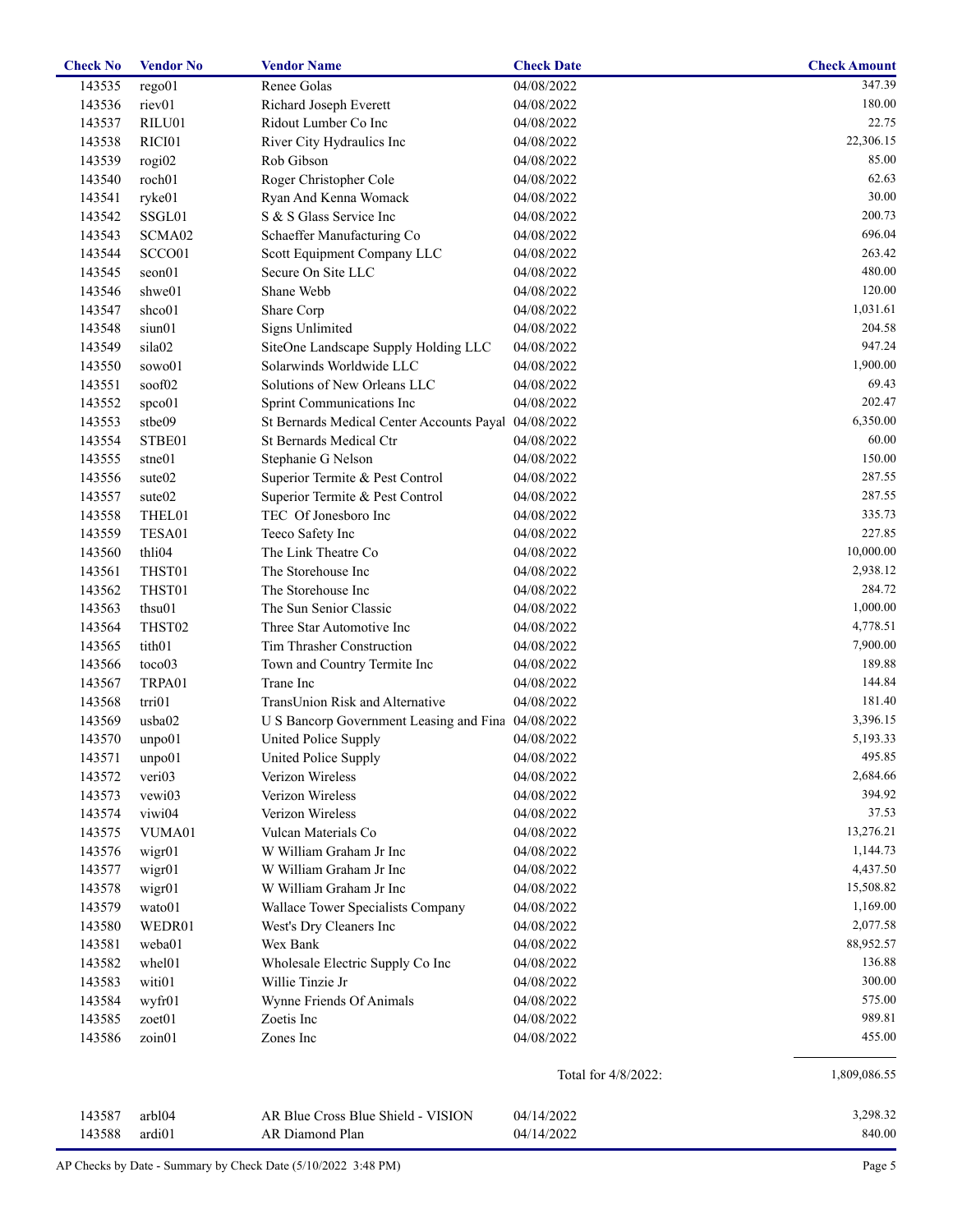| 157.50<br>143589<br>ARMU04<br>AR Municipal Police Association<br>04/14/2022<br><b>Boston Mutual Life Ins</b><br>2,227.25<br>143590<br>BOMU01<br>04/14/2022<br>City of Jonesboro<br>140.69<br>143591<br>DECA01<br>04/14/2022<br>6,726.43<br>143592<br>FLSP01<br>City of Jonesboro<br>04/14/2022<br>City of Jonesboro Payroll Withholdings<br>30,661.40<br>143593<br>04/14/2022<br>ARRE05<br>City of Jonesboro Payroll Withholdings<br>30,107.79<br>143594<br>INBA02<br>04/14/2022<br>168,686.88<br>143595<br>USTR01<br>City of Jonesboro Payroll Withholdings<br>04/14/2022<br>19.00<br>143596<br>ciyo01<br>City Youth Ministries<br>04/14/2022<br>Defenders C.R.<br>143597<br>DECR01<br>15.00<br>04/14/2022<br>99.23<br>143598<br>FASU01<br>Family Support Payment Center<br>04/14/2022<br>143599<br>FILO01<br>Firefighter's Local #3718<br>2,245.20<br>04/14/2022<br>752.00<br>143600<br>FROR <sub>02</sub><br>Fraternal Order of Police Lodge #8<br>04/14/2022<br>244.00<br>143601<br>JOFI02<br>Jonesboro Firefighters Assoc<br>04/14/2022<br>284.00<br>143602<br>JOPO01<br>Jonesboro Police Dept Assoc<br>04/14/2022<br>308.77<br>143603<br>KAPA01<br>Kansas Payment Center<br>04/14/2022<br>140.78<br>143604<br>Mississippi Department of Human Services 04/14/2022<br>MIDE03<br>Mutual Of Omaha<br>39.45<br>143605<br>MUOM01<br>04/14/2022<br>6,570.00<br>143606<br>NARE01<br>Nationwide Retirement Solutions<br>04/14/2022<br>3,608.75<br>143607<br>OFCH <sub>01</sub><br>Office Of Child Support Enforcement<br>04/14/2022<br>Southern States Police Benevolent Assoc. I1 04/14/2022<br>143608<br>SOST01<br>1,304.25<br>143609<br>syli02<br>Symetra Life Insurance Company<br>7,456.40<br>04/14/2022<br>4,813.81<br>143610<br>syli03<br>Symetra Life Insurance Company<br>04/14/2022<br>14.41<br>143611<br>USDE01<br>FMS DMS Pioneer U.S. Department of Tre 04/14/2022<br>143612<br>UNWA01<br>United Way Of Northeast Ar<br>04/14/2022<br>133.75<br>270,895.06<br>Total for 4/14/2022:<br>3,595.77<br>143613<br>adau01<br>04/22/2022<br>Advance Auto Parts<br>2,248.90<br>143614<br><b>Agilix Holdings LLC</b><br>04/22/2022<br>agho01<br>916.01<br>143615<br>AGTU01<br>04/22/2022<br>Agra Turf Inc<br>302.65<br>143616<br>AIMI01<br>Airgas USA LLC<br>04/22/2022<br>64.94<br>143617<br>alsc01<br>All Scapes Irrigation & Lawn LLC<br>04/22/2022<br>2,532.05<br>143618<br>alsm01<br>Allied Small Engines LLC<br>04/22/2022<br>240.00<br>143619<br>alka01<br>Alpha Kappa Appha<br>04/22/2022<br>1,174.94<br>Amazon Capital Services Inc<br>143620<br>amca02<br>04/22/2022<br>330.95<br>143621<br>anme08<br>Animal Medical Center Inc<br>04/22/2022<br>611.33<br>Animal Medical Center Inc<br>04/22/2022<br>143622<br>anme18<br>114.05<br>143623<br>anme22<br>04/22/2022<br>Animal Medical Center Inc<br>1,444.21<br>ARCR01<br>143624<br>AR Crime Information Ctr<br>04/22/2022<br>35.00<br>143625<br>arde18<br>AR Dept of Health<br>04/22/2022<br>417.12<br>143626<br>ARMU02<br>AR Municipal League<br>04/22/2022<br>6,360.55<br>143627<br>armu03<br>Ar Municipal League<br>04/22/2022<br>808.33<br>143628<br>ARSC02<br>Arrow Screen Printing Inc<br>04/22/2022<br>8,827.06<br>143629<br>$at \& t03$<br>AT&T<br>04/22/2022<br>486.01<br>143630<br>atme01<br>AT&T Messaging<br>04/22/2022<br>25,423.99<br>143631<br>ATAS01<br>04/22/2022<br>Atlas Asphalt Inc<br>3,588.08<br>143632<br>auti01<br>Auto Tire and Parts<br>04/22/2022<br>AutoZone Commercial<br>2.70<br>143633<br>auzo01<br>04/22/2022<br>7,543.96<br>143634<br>bamu05<br>Banthi Munoz<br>04/22/2022<br>86.78<br>143635<br>BAPA01<br>Battery & Parts Warehouse Inc<br>04/22/2022<br>680.60<br>143636<br>bama01<br>Battery Mart of Winchester Inc<br>04/22/2022<br>168.87<br>143637<br>baou01<br><b>Battery Outfitters</b><br>04/22/2022<br>199.00<br>143638<br>blfo01<br><b>Blackfox LLC</b><br>04/22/2022<br>813.75<br>143639<br>Blue Sky Technologies LLC<br>blsk01<br>04/22/2022<br>469.86<br>143640<br>BLCI01<br><b>Bluff City Electronics Inc</b><br>04/22/2022 | <b>Check No</b> | <b>Vendor No</b> | <b>Vendor Name</b> | <b>Check Date</b> | <b>Check Amount</b> |
|----------------------------------------------------------------------------------------------------------------------------------------------------------------------------------------------------------------------------------------------------------------------------------------------------------------------------------------------------------------------------------------------------------------------------------------------------------------------------------------------------------------------------------------------------------------------------------------------------------------------------------------------------------------------------------------------------------------------------------------------------------------------------------------------------------------------------------------------------------------------------------------------------------------------------------------------------------------------------------------------------------------------------------------------------------------------------------------------------------------------------------------------------------------------------------------------------------------------------------------------------------------------------------------------------------------------------------------------------------------------------------------------------------------------------------------------------------------------------------------------------------------------------------------------------------------------------------------------------------------------------------------------------------------------------------------------------------------------------------------------------------------------------------------------------------------------------------------------------------------------------------------------------------------------------------------------------------------------------------------------------------------------------------------------------------------------------------------------------------------------------------------------------------------------------------------------------------------------------------------------------------------------------------------------------------------------------------------------------------------------------------------------------------------------------------------------------------------------------------------------------------------------------------------------------------------------------------------------------------------------------------------------------------------------------------------------------------------------------------------------------------------------------------------------------------------------------------------------------------------------------------------------------------------------------------------------------------------------------------------------------------------------------------------------------------------------------------------------------------------------------------------------------------------------------------------------------------------------------------------------------------------------------------------------------------------------------------------------------------------------------------------------------------------------------------------------------------------------------------------------------------------------------------------------------------------------------------------------------------------------------------------------------------------------------------------------------------------------------------------------------------------------------------------------------------------------------------------------------------------------------------------------------------------------------------------------------------------------------------------------------------------------------------------|-----------------|------------------|--------------------|-------------------|---------------------|
|                                                                                                                                                                                                                                                                                                                                                                                                                                                                                                                                                                                                                                                                                                                                                                                                                                                                                                                                                                                                                                                                                                                                                                                                                                                                                                                                                                                                                                                                                                                                                                                                                                                                                                                                                                                                                                                                                                                                                                                                                                                                                                                                                                                                                                                                                                                                                                                                                                                                                                                                                                                                                                                                                                                                                                                                                                                                                                                                                                                                                                                                                                                                                                                                                                                                                                                                                                                                                                                                                                                                                                                                                                                                                                                                                                                                                                                                                                                                                                                                                                        |                 |                  |                    |                   |                     |
|                                                                                                                                                                                                                                                                                                                                                                                                                                                                                                                                                                                                                                                                                                                                                                                                                                                                                                                                                                                                                                                                                                                                                                                                                                                                                                                                                                                                                                                                                                                                                                                                                                                                                                                                                                                                                                                                                                                                                                                                                                                                                                                                                                                                                                                                                                                                                                                                                                                                                                                                                                                                                                                                                                                                                                                                                                                                                                                                                                                                                                                                                                                                                                                                                                                                                                                                                                                                                                                                                                                                                                                                                                                                                                                                                                                                                                                                                                                                                                                                                                        |                 |                  |                    |                   |                     |
|                                                                                                                                                                                                                                                                                                                                                                                                                                                                                                                                                                                                                                                                                                                                                                                                                                                                                                                                                                                                                                                                                                                                                                                                                                                                                                                                                                                                                                                                                                                                                                                                                                                                                                                                                                                                                                                                                                                                                                                                                                                                                                                                                                                                                                                                                                                                                                                                                                                                                                                                                                                                                                                                                                                                                                                                                                                                                                                                                                                                                                                                                                                                                                                                                                                                                                                                                                                                                                                                                                                                                                                                                                                                                                                                                                                                                                                                                                                                                                                                                                        |                 |                  |                    |                   |                     |
|                                                                                                                                                                                                                                                                                                                                                                                                                                                                                                                                                                                                                                                                                                                                                                                                                                                                                                                                                                                                                                                                                                                                                                                                                                                                                                                                                                                                                                                                                                                                                                                                                                                                                                                                                                                                                                                                                                                                                                                                                                                                                                                                                                                                                                                                                                                                                                                                                                                                                                                                                                                                                                                                                                                                                                                                                                                                                                                                                                                                                                                                                                                                                                                                                                                                                                                                                                                                                                                                                                                                                                                                                                                                                                                                                                                                                                                                                                                                                                                                                                        |                 |                  |                    |                   |                     |
|                                                                                                                                                                                                                                                                                                                                                                                                                                                                                                                                                                                                                                                                                                                                                                                                                                                                                                                                                                                                                                                                                                                                                                                                                                                                                                                                                                                                                                                                                                                                                                                                                                                                                                                                                                                                                                                                                                                                                                                                                                                                                                                                                                                                                                                                                                                                                                                                                                                                                                                                                                                                                                                                                                                                                                                                                                                                                                                                                                                                                                                                                                                                                                                                                                                                                                                                                                                                                                                                                                                                                                                                                                                                                                                                                                                                                                                                                                                                                                                                                                        |                 |                  |                    |                   |                     |
|                                                                                                                                                                                                                                                                                                                                                                                                                                                                                                                                                                                                                                                                                                                                                                                                                                                                                                                                                                                                                                                                                                                                                                                                                                                                                                                                                                                                                                                                                                                                                                                                                                                                                                                                                                                                                                                                                                                                                                                                                                                                                                                                                                                                                                                                                                                                                                                                                                                                                                                                                                                                                                                                                                                                                                                                                                                                                                                                                                                                                                                                                                                                                                                                                                                                                                                                                                                                                                                                                                                                                                                                                                                                                                                                                                                                                                                                                                                                                                                                                                        |                 |                  |                    |                   |                     |
|                                                                                                                                                                                                                                                                                                                                                                                                                                                                                                                                                                                                                                                                                                                                                                                                                                                                                                                                                                                                                                                                                                                                                                                                                                                                                                                                                                                                                                                                                                                                                                                                                                                                                                                                                                                                                                                                                                                                                                                                                                                                                                                                                                                                                                                                                                                                                                                                                                                                                                                                                                                                                                                                                                                                                                                                                                                                                                                                                                                                                                                                                                                                                                                                                                                                                                                                                                                                                                                                                                                                                                                                                                                                                                                                                                                                                                                                                                                                                                                                                                        |                 |                  |                    |                   |                     |
|                                                                                                                                                                                                                                                                                                                                                                                                                                                                                                                                                                                                                                                                                                                                                                                                                                                                                                                                                                                                                                                                                                                                                                                                                                                                                                                                                                                                                                                                                                                                                                                                                                                                                                                                                                                                                                                                                                                                                                                                                                                                                                                                                                                                                                                                                                                                                                                                                                                                                                                                                                                                                                                                                                                                                                                                                                                                                                                                                                                                                                                                                                                                                                                                                                                                                                                                                                                                                                                                                                                                                                                                                                                                                                                                                                                                                                                                                                                                                                                                                                        |                 |                  |                    |                   |                     |
|                                                                                                                                                                                                                                                                                                                                                                                                                                                                                                                                                                                                                                                                                                                                                                                                                                                                                                                                                                                                                                                                                                                                                                                                                                                                                                                                                                                                                                                                                                                                                                                                                                                                                                                                                                                                                                                                                                                                                                                                                                                                                                                                                                                                                                                                                                                                                                                                                                                                                                                                                                                                                                                                                                                                                                                                                                                                                                                                                                                                                                                                                                                                                                                                                                                                                                                                                                                                                                                                                                                                                                                                                                                                                                                                                                                                                                                                                                                                                                                                                                        |                 |                  |                    |                   |                     |
|                                                                                                                                                                                                                                                                                                                                                                                                                                                                                                                                                                                                                                                                                                                                                                                                                                                                                                                                                                                                                                                                                                                                                                                                                                                                                                                                                                                                                                                                                                                                                                                                                                                                                                                                                                                                                                                                                                                                                                                                                                                                                                                                                                                                                                                                                                                                                                                                                                                                                                                                                                                                                                                                                                                                                                                                                                                                                                                                                                                                                                                                                                                                                                                                                                                                                                                                                                                                                                                                                                                                                                                                                                                                                                                                                                                                                                                                                                                                                                                                                                        |                 |                  |                    |                   |                     |
|                                                                                                                                                                                                                                                                                                                                                                                                                                                                                                                                                                                                                                                                                                                                                                                                                                                                                                                                                                                                                                                                                                                                                                                                                                                                                                                                                                                                                                                                                                                                                                                                                                                                                                                                                                                                                                                                                                                                                                                                                                                                                                                                                                                                                                                                                                                                                                                                                                                                                                                                                                                                                                                                                                                                                                                                                                                                                                                                                                                                                                                                                                                                                                                                                                                                                                                                                                                                                                                                                                                                                                                                                                                                                                                                                                                                                                                                                                                                                                                                                                        |                 |                  |                    |                   |                     |
|                                                                                                                                                                                                                                                                                                                                                                                                                                                                                                                                                                                                                                                                                                                                                                                                                                                                                                                                                                                                                                                                                                                                                                                                                                                                                                                                                                                                                                                                                                                                                                                                                                                                                                                                                                                                                                                                                                                                                                                                                                                                                                                                                                                                                                                                                                                                                                                                                                                                                                                                                                                                                                                                                                                                                                                                                                                                                                                                                                                                                                                                                                                                                                                                                                                                                                                                                                                                                                                                                                                                                                                                                                                                                                                                                                                                                                                                                                                                                                                                                                        |                 |                  |                    |                   |                     |
|                                                                                                                                                                                                                                                                                                                                                                                                                                                                                                                                                                                                                                                                                                                                                                                                                                                                                                                                                                                                                                                                                                                                                                                                                                                                                                                                                                                                                                                                                                                                                                                                                                                                                                                                                                                                                                                                                                                                                                                                                                                                                                                                                                                                                                                                                                                                                                                                                                                                                                                                                                                                                                                                                                                                                                                                                                                                                                                                                                                                                                                                                                                                                                                                                                                                                                                                                                                                                                                                                                                                                                                                                                                                                                                                                                                                                                                                                                                                                                                                                                        |                 |                  |                    |                   |                     |
|                                                                                                                                                                                                                                                                                                                                                                                                                                                                                                                                                                                                                                                                                                                                                                                                                                                                                                                                                                                                                                                                                                                                                                                                                                                                                                                                                                                                                                                                                                                                                                                                                                                                                                                                                                                                                                                                                                                                                                                                                                                                                                                                                                                                                                                                                                                                                                                                                                                                                                                                                                                                                                                                                                                                                                                                                                                                                                                                                                                                                                                                                                                                                                                                                                                                                                                                                                                                                                                                                                                                                                                                                                                                                                                                                                                                                                                                                                                                                                                                                                        |                 |                  |                    |                   |                     |
|                                                                                                                                                                                                                                                                                                                                                                                                                                                                                                                                                                                                                                                                                                                                                                                                                                                                                                                                                                                                                                                                                                                                                                                                                                                                                                                                                                                                                                                                                                                                                                                                                                                                                                                                                                                                                                                                                                                                                                                                                                                                                                                                                                                                                                                                                                                                                                                                                                                                                                                                                                                                                                                                                                                                                                                                                                                                                                                                                                                                                                                                                                                                                                                                                                                                                                                                                                                                                                                                                                                                                                                                                                                                                                                                                                                                                                                                                                                                                                                                                                        |                 |                  |                    |                   |                     |
|                                                                                                                                                                                                                                                                                                                                                                                                                                                                                                                                                                                                                                                                                                                                                                                                                                                                                                                                                                                                                                                                                                                                                                                                                                                                                                                                                                                                                                                                                                                                                                                                                                                                                                                                                                                                                                                                                                                                                                                                                                                                                                                                                                                                                                                                                                                                                                                                                                                                                                                                                                                                                                                                                                                                                                                                                                                                                                                                                                                                                                                                                                                                                                                                                                                                                                                                                                                                                                                                                                                                                                                                                                                                                                                                                                                                                                                                                                                                                                                                                                        |                 |                  |                    |                   |                     |
|                                                                                                                                                                                                                                                                                                                                                                                                                                                                                                                                                                                                                                                                                                                                                                                                                                                                                                                                                                                                                                                                                                                                                                                                                                                                                                                                                                                                                                                                                                                                                                                                                                                                                                                                                                                                                                                                                                                                                                                                                                                                                                                                                                                                                                                                                                                                                                                                                                                                                                                                                                                                                                                                                                                                                                                                                                                                                                                                                                                                                                                                                                                                                                                                                                                                                                                                                                                                                                                                                                                                                                                                                                                                                                                                                                                                                                                                                                                                                                                                                                        |                 |                  |                    |                   |                     |
|                                                                                                                                                                                                                                                                                                                                                                                                                                                                                                                                                                                                                                                                                                                                                                                                                                                                                                                                                                                                                                                                                                                                                                                                                                                                                                                                                                                                                                                                                                                                                                                                                                                                                                                                                                                                                                                                                                                                                                                                                                                                                                                                                                                                                                                                                                                                                                                                                                                                                                                                                                                                                                                                                                                                                                                                                                                                                                                                                                                                                                                                                                                                                                                                                                                                                                                                                                                                                                                                                                                                                                                                                                                                                                                                                                                                                                                                                                                                                                                                                                        |                 |                  |                    |                   |                     |
|                                                                                                                                                                                                                                                                                                                                                                                                                                                                                                                                                                                                                                                                                                                                                                                                                                                                                                                                                                                                                                                                                                                                                                                                                                                                                                                                                                                                                                                                                                                                                                                                                                                                                                                                                                                                                                                                                                                                                                                                                                                                                                                                                                                                                                                                                                                                                                                                                                                                                                                                                                                                                                                                                                                                                                                                                                                                                                                                                                                                                                                                                                                                                                                                                                                                                                                                                                                                                                                                                                                                                                                                                                                                                                                                                                                                                                                                                                                                                                                                                                        |                 |                  |                    |                   |                     |
|                                                                                                                                                                                                                                                                                                                                                                                                                                                                                                                                                                                                                                                                                                                                                                                                                                                                                                                                                                                                                                                                                                                                                                                                                                                                                                                                                                                                                                                                                                                                                                                                                                                                                                                                                                                                                                                                                                                                                                                                                                                                                                                                                                                                                                                                                                                                                                                                                                                                                                                                                                                                                                                                                                                                                                                                                                                                                                                                                                                                                                                                                                                                                                                                                                                                                                                                                                                                                                                                                                                                                                                                                                                                                                                                                                                                                                                                                                                                                                                                                                        |                 |                  |                    |                   |                     |
|                                                                                                                                                                                                                                                                                                                                                                                                                                                                                                                                                                                                                                                                                                                                                                                                                                                                                                                                                                                                                                                                                                                                                                                                                                                                                                                                                                                                                                                                                                                                                                                                                                                                                                                                                                                                                                                                                                                                                                                                                                                                                                                                                                                                                                                                                                                                                                                                                                                                                                                                                                                                                                                                                                                                                                                                                                                                                                                                                                                                                                                                                                                                                                                                                                                                                                                                                                                                                                                                                                                                                                                                                                                                                                                                                                                                                                                                                                                                                                                                                                        |                 |                  |                    |                   |                     |
|                                                                                                                                                                                                                                                                                                                                                                                                                                                                                                                                                                                                                                                                                                                                                                                                                                                                                                                                                                                                                                                                                                                                                                                                                                                                                                                                                                                                                                                                                                                                                                                                                                                                                                                                                                                                                                                                                                                                                                                                                                                                                                                                                                                                                                                                                                                                                                                                                                                                                                                                                                                                                                                                                                                                                                                                                                                                                                                                                                                                                                                                                                                                                                                                                                                                                                                                                                                                                                                                                                                                                                                                                                                                                                                                                                                                                                                                                                                                                                                                                                        |                 |                  |                    |                   |                     |
|                                                                                                                                                                                                                                                                                                                                                                                                                                                                                                                                                                                                                                                                                                                                                                                                                                                                                                                                                                                                                                                                                                                                                                                                                                                                                                                                                                                                                                                                                                                                                                                                                                                                                                                                                                                                                                                                                                                                                                                                                                                                                                                                                                                                                                                                                                                                                                                                                                                                                                                                                                                                                                                                                                                                                                                                                                                                                                                                                                                                                                                                                                                                                                                                                                                                                                                                                                                                                                                                                                                                                                                                                                                                                                                                                                                                                                                                                                                                                                                                                                        |                 |                  |                    |                   |                     |
|                                                                                                                                                                                                                                                                                                                                                                                                                                                                                                                                                                                                                                                                                                                                                                                                                                                                                                                                                                                                                                                                                                                                                                                                                                                                                                                                                                                                                                                                                                                                                                                                                                                                                                                                                                                                                                                                                                                                                                                                                                                                                                                                                                                                                                                                                                                                                                                                                                                                                                                                                                                                                                                                                                                                                                                                                                                                                                                                                                                                                                                                                                                                                                                                                                                                                                                                                                                                                                                                                                                                                                                                                                                                                                                                                                                                                                                                                                                                                                                                                                        |                 |                  |                    |                   |                     |
|                                                                                                                                                                                                                                                                                                                                                                                                                                                                                                                                                                                                                                                                                                                                                                                                                                                                                                                                                                                                                                                                                                                                                                                                                                                                                                                                                                                                                                                                                                                                                                                                                                                                                                                                                                                                                                                                                                                                                                                                                                                                                                                                                                                                                                                                                                                                                                                                                                                                                                                                                                                                                                                                                                                                                                                                                                                                                                                                                                                                                                                                                                                                                                                                                                                                                                                                                                                                                                                                                                                                                                                                                                                                                                                                                                                                                                                                                                                                                                                                                                        |                 |                  |                    |                   |                     |
|                                                                                                                                                                                                                                                                                                                                                                                                                                                                                                                                                                                                                                                                                                                                                                                                                                                                                                                                                                                                                                                                                                                                                                                                                                                                                                                                                                                                                                                                                                                                                                                                                                                                                                                                                                                                                                                                                                                                                                                                                                                                                                                                                                                                                                                                                                                                                                                                                                                                                                                                                                                                                                                                                                                                                                                                                                                                                                                                                                                                                                                                                                                                                                                                                                                                                                                                                                                                                                                                                                                                                                                                                                                                                                                                                                                                                                                                                                                                                                                                                                        |                 |                  |                    |                   |                     |
|                                                                                                                                                                                                                                                                                                                                                                                                                                                                                                                                                                                                                                                                                                                                                                                                                                                                                                                                                                                                                                                                                                                                                                                                                                                                                                                                                                                                                                                                                                                                                                                                                                                                                                                                                                                                                                                                                                                                                                                                                                                                                                                                                                                                                                                                                                                                                                                                                                                                                                                                                                                                                                                                                                                                                                                                                                                                                                                                                                                                                                                                                                                                                                                                                                                                                                                                                                                                                                                                                                                                                                                                                                                                                                                                                                                                                                                                                                                                                                                                                                        |                 |                  |                    |                   |                     |
|                                                                                                                                                                                                                                                                                                                                                                                                                                                                                                                                                                                                                                                                                                                                                                                                                                                                                                                                                                                                                                                                                                                                                                                                                                                                                                                                                                                                                                                                                                                                                                                                                                                                                                                                                                                                                                                                                                                                                                                                                                                                                                                                                                                                                                                                                                                                                                                                                                                                                                                                                                                                                                                                                                                                                                                                                                                                                                                                                                                                                                                                                                                                                                                                                                                                                                                                                                                                                                                                                                                                                                                                                                                                                                                                                                                                                                                                                                                                                                                                                                        |                 |                  |                    |                   |                     |
|                                                                                                                                                                                                                                                                                                                                                                                                                                                                                                                                                                                                                                                                                                                                                                                                                                                                                                                                                                                                                                                                                                                                                                                                                                                                                                                                                                                                                                                                                                                                                                                                                                                                                                                                                                                                                                                                                                                                                                                                                                                                                                                                                                                                                                                                                                                                                                                                                                                                                                                                                                                                                                                                                                                                                                                                                                                                                                                                                                                                                                                                                                                                                                                                                                                                                                                                                                                                                                                                                                                                                                                                                                                                                                                                                                                                                                                                                                                                                                                                                                        |                 |                  |                    |                   |                     |
|                                                                                                                                                                                                                                                                                                                                                                                                                                                                                                                                                                                                                                                                                                                                                                                                                                                                                                                                                                                                                                                                                                                                                                                                                                                                                                                                                                                                                                                                                                                                                                                                                                                                                                                                                                                                                                                                                                                                                                                                                                                                                                                                                                                                                                                                                                                                                                                                                                                                                                                                                                                                                                                                                                                                                                                                                                                                                                                                                                                                                                                                                                                                                                                                                                                                                                                                                                                                                                                                                                                                                                                                                                                                                                                                                                                                                                                                                                                                                                                                                                        |                 |                  |                    |                   |                     |
|                                                                                                                                                                                                                                                                                                                                                                                                                                                                                                                                                                                                                                                                                                                                                                                                                                                                                                                                                                                                                                                                                                                                                                                                                                                                                                                                                                                                                                                                                                                                                                                                                                                                                                                                                                                                                                                                                                                                                                                                                                                                                                                                                                                                                                                                                                                                                                                                                                                                                                                                                                                                                                                                                                                                                                                                                                                                                                                                                                                                                                                                                                                                                                                                                                                                                                                                                                                                                                                                                                                                                                                                                                                                                                                                                                                                                                                                                                                                                                                                                                        |                 |                  |                    |                   |                     |
|                                                                                                                                                                                                                                                                                                                                                                                                                                                                                                                                                                                                                                                                                                                                                                                                                                                                                                                                                                                                                                                                                                                                                                                                                                                                                                                                                                                                                                                                                                                                                                                                                                                                                                                                                                                                                                                                                                                                                                                                                                                                                                                                                                                                                                                                                                                                                                                                                                                                                                                                                                                                                                                                                                                                                                                                                                                                                                                                                                                                                                                                                                                                                                                                                                                                                                                                                                                                                                                                                                                                                                                                                                                                                                                                                                                                                                                                                                                                                                                                                                        |                 |                  |                    |                   |                     |
|                                                                                                                                                                                                                                                                                                                                                                                                                                                                                                                                                                                                                                                                                                                                                                                                                                                                                                                                                                                                                                                                                                                                                                                                                                                                                                                                                                                                                                                                                                                                                                                                                                                                                                                                                                                                                                                                                                                                                                                                                                                                                                                                                                                                                                                                                                                                                                                                                                                                                                                                                                                                                                                                                                                                                                                                                                                                                                                                                                                                                                                                                                                                                                                                                                                                                                                                                                                                                                                                                                                                                                                                                                                                                                                                                                                                                                                                                                                                                                                                                                        |                 |                  |                    |                   |                     |
|                                                                                                                                                                                                                                                                                                                                                                                                                                                                                                                                                                                                                                                                                                                                                                                                                                                                                                                                                                                                                                                                                                                                                                                                                                                                                                                                                                                                                                                                                                                                                                                                                                                                                                                                                                                                                                                                                                                                                                                                                                                                                                                                                                                                                                                                                                                                                                                                                                                                                                                                                                                                                                                                                                                                                                                                                                                                                                                                                                                                                                                                                                                                                                                                                                                                                                                                                                                                                                                                                                                                                                                                                                                                                                                                                                                                                                                                                                                                                                                                                                        |                 |                  |                    |                   |                     |
|                                                                                                                                                                                                                                                                                                                                                                                                                                                                                                                                                                                                                                                                                                                                                                                                                                                                                                                                                                                                                                                                                                                                                                                                                                                                                                                                                                                                                                                                                                                                                                                                                                                                                                                                                                                                                                                                                                                                                                                                                                                                                                                                                                                                                                                                                                                                                                                                                                                                                                                                                                                                                                                                                                                                                                                                                                                                                                                                                                                                                                                                                                                                                                                                                                                                                                                                                                                                                                                                                                                                                                                                                                                                                                                                                                                                                                                                                                                                                                                                                                        |                 |                  |                    |                   |                     |
|                                                                                                                                                                                                                                                                                                                                                                                                                                                                                                                                                                                                                                                                                                                                                                                                                                                                                                                                                                                                                                                                                                                                                                                                                                                                                                                                                                                                                                                                                                                                                                                                                                                                                                                                                                                                                                                                                                                                                                                                                                                                                                                                                                                                                                                                                                                                                                                                                                                                                                                                                                                                                                                                                                                                                                                                                                                                                                                                                                                                                                                                                                                                                                                                                                                                                                                                                                                                                                                                                                                                                                                                                                                                                                                                                                                                                                                                                                                                                                                                                                        |                 |                  |                    |                   |                     |
|                                                                                                                                                                                                                                                                                                                                                                                                                                                                                                                                                                                                                                                                                                                                                                                                                                                                                                                                                                                                                                                                                                                                                                                                                                                                                                                                                                                                                                                                                                                                                                                                                                                                                                                                                                                                                                                                                                                                                                                                                                                                                                                                                                                                                                                                                                                                                                                                                                                                                                                                                                                                                                                                                                                                                                                                                                                                                                                                                                                                                                                                                                                                                                                                                                                                                                                                                                                                                                                                                                                                                                                                                                                                                                                                                                                                                                                                                                                                                                                                                                        |                 |                  |                    |                   |                     |
|                                                                                                                                                                                                                                                                                                                                                                                                                                                                                                                                                                                                                                                                                                                                                                                                                                                                                                                                                                                                                                                                                                                                                                                                                                                                                                                                                                                                                                                                                                                                                                                                                                                                                                                                                                                                                                                                                                                                                                                                                                                                                                                                                                                                                                                                                                                                                                                                                                                                                                                                                                                                                                                                                                                                                                                                                                                                                                                                                                                                                                                                                                                                                                                                                                                                                                                                                                                                                                                                                                                                                                                                                                                                                                                                                                                                                                                                                                                                                                                                                                        |                 |                  |                    |                   |                     |
|                                                                                                                                                                                                                                                                                                                                                                                                                                                                                                                                                                                                                                                                                                                                                                                                                                                                                                                                                                                                                                                                                                                                                                                                                                                                                                                                                                                                                                                                                                                                                                                                                                                                                                                                                                                                                                                                                                                                                                                                                                                                                                                                                                                                                                                                                                                                                                                                                                                                                                                                                                                                                                                                                                                                                                                                                                                                                                                                                                                                                                                                                                                                                                                                                                                                                                                                                                                                                                                                                                                                                                                                                                                                                                                                                                                                                                                                                                                                                                                                                                        |                 |                  |                    |                   |                     |
|                                                                                                                                                                                                                                                                                                                                                                                                                                                                                                                                                                                                                                                                                                                                                                                                                                                                                                                                                                                                                                                                                                                                                                                                                                                                                                                                                                                                                                                                                                                                                                                                                                                                                                                                                                                                                                                                                                                                                                                                                                                                                                                                                                                                                                                                                                                                                                                                                                                                                                                                                                                                                                                                                                                                                                                                                                                                                                                                                                                                                                                                                                                                                                                                                                                                                                                                                                                                                                                                                                                                                                                                                                                                                                                                                                                                                                                                                                                                                                                                                                        |                 |                  |                    |                   |                     |
|                                                                                                                                                                                                                                                                                                                                                                                                                                                                                                                                                                                                                                                                                                                                                                                                                                                                                                                                                                                                                                                                                                                                                                                                                                                                                                                                                                                                                                                                                                                                                                                                                                                                                                                                                                                                                                                                                                                                                                                                                                                                                                                                                                                                                                                                                                                                                                                                                                                                                                                                                                                                                                                                                                                                                                                                                                                                                                                                                                                                                                                                                                                                                                                                                                                                                                                                                                                                                                                                                                                                                                                                                                                                                                                                                                                                                                                                                                                                                                                                                                        |                 |                  |                    |                   |                     |
|                                                                                                                                                                                                                                                                                                                                                                                                                                                                                                                                                                                                                                                                                                                                                                                                                                                                                                                                                                                                                                                                                                                                                                                                                                                                                                                                                                                                                                                                                                                                                                                                                                                                                                                                                                                                                                                                                                                                                                                                                                                                                                                                                                                                                                                                                                                                                                                                                                                                                                                                                                                                                                                                                                                                                                                                                                                                                                                                                                                                                                                                                                                                                                                                                                                                                                                                                                                                                                                                                                                                                                                                                                                                                                                                                                                                                                                                                                                                                                                                                                        |                 |                  |                    |                   |                     |
|                                                                                                                                                                                                                                                                                                                                                                                                                                                                                                                                                                                                                                                                                                                                                                                                                                                                                                                                                                                                                                                                                                                                                                                                                                                                                                                                                                                                                                                                                                                                                                                                                                                                                                                                                                                                                                                                                                                                                                                                                                                                                                                                                                                                                                                                                                                                                                                                                                                                                                                                                                                                                                                                                                                                                                                                                                                                                                                                                                                                                                                                                                                                                                                                                                                                                                                                                                                                                                                                                                                                                                                                                                                                                                                                                                                                                                                                                                                                                                                                                                        |                 |                  |                    |                   |                     |
|                                                                                                                                                                                                                                                                                                                                                                                                                                                                                                                                                                                                                                                                                                                                                                                                                                                                                                                                                                                                                                                                                                                                                                                                                                                                                                                                                                                                                                                                                                                                                                                                                                                                                                                                                                                                                                                                                                                                                                                                                                                                                                                                                                                                                                                                                                                                                                                                                                                                                                                                                                                                                                                                                                                                                                                                                                                                                                                                                                                                                                                                                                                                                                                                                                                                                                                                                                                                                                                                                                                                                                                                                                                                                                                                                                                                                                                                                                                                                                                                                                        |                 |                  |                    |                   |                     |
|                                                                                                                                                                                                                                                                                                                                                                                                                                                                                                                                                                                                                                                                                                                                                                                                                                                                                                                                                                                                                                                                                                                                                                                                                                                                                                                                                                                                                                                                                                                                                                                                                                                                                                                                                                                                                                                                                                                                                                                                                                                                                                                                                                                                                                                                                                                                                                                                                                                                                                                                                                                                                                                                                                                                                                                                                                                                                                                                                                                                                                                                                                                                                                                                                                                                                                                                                                                                                                                                                                                                                                                                                                                                                                                                                                                                                                                                                                                                                                                                                                        |                 |                  |                    |                   |                     |
|                                                                                                                                                                                                                                                                                                                                                                                                                                                                                                                                                                                                                                                                                                                                                                                                                                                                                                                                                                                                                                                                                                                                                                                                                                                                                                                                                                                                                                                                                                                                                                                                                                                                                                                                                                                                                                                                                                                                                                                                                                                                                                                                                                                                                                                                                                                                                                                                                                                                                                                                                                                                                                                                                                                                                                                                                                                                                                                                                                                                                                                                                                                                                                                                                                                                                                                                                                                                                                                                                                                                                                                                                                                                                                                                                                                                                                                                                                                                                                                                                                        |                 |                  |                    |                   |                     |
|                                                                                                                                                                                                                                                                                                                                                                                                                                                                                                                                                                                                                                                                                                                                                                                                                                                                                                                                                                                                                                                                                                                                                                                                                                                                                                                                                                                                                                                                                                                                                                                                                                                                                                                                                                                                                                                                                                                                                                                                                                                                                                                                                                                                                                                                                                                                                                                                                                                                                                                                                                                                                                                                                                                                                                                                                                                                                                                                                                                                                                                                                                                                                                                                                                                                                                                                                                                                                                                                                                                                                                                                                                                                                                                                                                                                                                                                                                                                                                                                                                        |                 |                  |                    |                   |                     |
|                                                                                                                                                                                                                                                                                                                                                                                                                                                                                                                                                                                                                                                                                                                                                                                                                                                                                                                                                                                                                                                                                                                                                                                                                                                                                                                                                                                                                                                                                                                                                                                                                                                                                                                                                                                                                                                                                                                                                                                                                                                                                                                                                                                                                                                                                                                                                                                                                                                                                                                                                                                                                                                                                                                                                                                                                                                                                                                                                                                                                                                                                                                                                                                                                                                                                                                                                                                                                                                                                                                                                                                                                                                                                                                                                                                                                                                                                                                                                                                                                                        |                 |                  |                    |                   |                     |
|                                                                                                                                                                                                                                                                                                                                                                                                                                                                                                                                                                                                                                                                                                                                                                                                                                                                                                                                                                                                                                                                                                                                                                                                                                                                                                                                                                                                                                                                                                                                                                                                                                                                                                                                                                                                                                                                                                                                                                                                                                                                                                                                                                                                                                                                                                                                                                                                                                                                                                                                                                                                                                                                                                                                                                                                                                                                                                                                                                                                                                                                                                                                                                                                                                                                                                                                                                                                                                                                                                                                                                                                                                                                                                                                                                                                                                                                                                                                                                                                                                        |                 |                  |                    |                   |                     |
|                                                                                                                                                                                                                                                                                                                                                                                                                                                                                                                                                                                                                                                                                                                                                                                                                                                                                                                                                                                                                                                                                                                                                                                                                                                                                                                                                                                                                                                                                                                                                                                                                                                                                                                                                                                                                                                                                                                                                                                                                                                                                                                                                                                                                                                                                                                                                                                                                                                                                                                                                                                                                                                                                                                                                                                                                                                                                                                                                                                                                                                                                                                                                                                                                                                                                                                                                                                                                                                                                                                                                                                                                                                                                                                                                                                                                                                                                                                                                                                                                                        |                 |                  |                    |                   |                     |
|                                                                                                                                                                                                                                                                                                                                                                                                                                                                                                                                                                                                                                                                                                                                                                                                                                                                                                                                                                                                                                                                                                                                                                                                                                                                                                                                                                                                                                                                                                                                                                                                                                                                                                                                                                                                                                                                                                                                                                                                                                                                                                                                                                                                                                                                                                                                                                                                                                                                                                                                                                                                                                                                                                                                                                                                                                                                                                                                                                                                                                                                                                                                                                                                                                                                                                                                                                                                                                                                                                                                                                                                                                                                                                                                                                                                                                                                                                                                                                                                                                        |                 |                  |                    |                   |                     |
|                                                                                                                                                                                                                                                                                                                                                                                                                                                                                                                                                                                                                                                                                                                                                                                                                                                                                                                                                                                                                                                                                                                                                                                                                                                                                                                                                                                                                                                                                                                                                                                                                                                                                                                                                                                                                                                                                                                                                                                                                                                                                                                                                                                                                                                                                                                                                                                                                                                                                                                                                                                                                                                                                                                                                                                                                                                                                                                                                                                                                                                                                                                                                                                                                                                                                                                                                                                                                                                                                                                                                                                                                                                                                                                                                                                                                                                                                                                                                                                                                                        |                 |                  |                    |                   |                     |
|                                                                                                                                                                                                                                                                                                                                                                                                                                                                                                                                                                                                                                                                                                                                                                                                                                                                                                                                                                                                                                                                                                                                                                                                                                                                                                                                                                                                                                                                                                                                                                                                                                                                                                                                                                                                                                                                                                                                                                                                                                                                                                                                                                                                                                                                                                                                                                                                                                                                                                                                                                                                                                                                                                                                                                                                                                                                                                                                                                                                                                                                                                                                                                                                                                                                                                                                                                                                                                                                                                                                                                                                                                                                                                                                                                                                                                                                                                                                                                                                                                        |                 |                  |                    |                   |                     |
|                                                                                                                                                                                                                                                                                                                                                                                                                                                                                                                                                                                                                                                                                                                                                                                                                                                                                                                                                                                                                                                                                                                                                                                                                                                                                                                                                                                                                                                                                                                                                                                                                                                                                                                                                                                                                                                                                                                                                                                                                                                                                                                                                                                                                                                                                                                                                                                                                                                                                                                                                                                                                                                                                                                                                                                                                                                                                                                                                                                                                                                                                                                                                                                                                                                                                                                                                                                                                                                                                                                                                                                                                                                                                                                                                                                                                                                                                                                                                                                                                                        |                 |                  |                    |                   |                     |
|                                                                                                                                                                                                                                                                                                                                                                                                                                                                                                                                                                                                                                                                                                                                                                                                                                                                                                                                                                                                                                                                                                                                                                                                                                                                                                                                                                                                                                                                                                                                                                                                                                                                                                                                                                                                                                                                                                                                                                                                                                                                                                                                                                                                                                                                                                                                                                                                                                                                                                                                                                                                                                                                                                                                                                                                                                                                                                                                                                                                                                                                                                                                                                                                                                                                                                                                                                                                                                                                                                                                                                                                                                                                                                                                                                                                                                                                                                                                                                                                                                        |                 |                  |                    |                   |                     |
|                                                                                                                                                                                                                                                                                                                                                                                                                                                                                                                                                                                                                                                                                                                                                                                                                                                                                                                                                                                                                                                                                                                                                                                                                                                                                                                                                                                                                                                                                                                                                                                                                                                                                                                                                                                                                                                                                                                                                                                                                                                                                                                                                                                                                                                                                                                                                                                                                                                                                                                                                                                                                                                                                                                                                                                                                                                                                                                                                                                                                                                                                                                                                                                                                                                                                                                                                                                                                                                                                                                                                                                                                                                                                                                                                                                                                                                                                                                                                                                                                                        |                 |                  |                    |                   |                     |
|                                                                                                                                                                                                                                                                                                                                                                                                                                                                                                                                                                                                                                                                                                                                                                                                                                                                                                                                                                                                                                                                                                                                                                                                                                                                                                                                                                                                                                                                                                                                                                                                                                                                                                                                                                                                                                                                                                                                                                                                                                                                                                                                                                                                                                                                                                                                                                                                                                                                                                                                                                                                                                                                                                                                                                                                                                                                                                                                                                                                                                                                                                                                                                                                                                                                                                                                                                                                                                                                                                                                                                                                                                                                                                                                                                                                                                                                                                                                                                                                                                        |                 |                  |                    |                   |                     |
|                                                                                                                                                                                                                                                                                                                                                                                                                                                                                                                                                                                                                                                                                                                                                                                                                                                                                                                                                                                                                                                                                                                                                                                                                                                                                                                                                                                                                                                                                                                                                                                                                                                                                                                                                                                                                                                                                                                                                                                                                                                                                                                                                                                                                                                                                                                                                                                                                                                                                                                                                                                                                                                                                                                                                                                                                                                                                                                                                                                                                                                                                                                                                                                                                                                                                                                                                                                                                                                                                                                                                                                                                                                                                                                                                                                                                                                                                                                                                                                                                                        |                 |                  |                    |                   |                     |
| 19,329.30<br>BRKR01<br>Brackett-Krennerich Inc<br>143641<br>04/22/2022                                                                                                                                                                                                                                                                                                                                                                                                                                                                                                                                                                                                                                                                                                                                                                                                                                                                                                                                                                                                                                                                                                                                                                                                                                                                                                                                                                                                                                                                                                                                                                                                                                                                                                                                                                                                                                                                                                                                                                                                                                                                                                                                                                                                                                                                                                                                                                                                                                                                                                                                                                                                                                                                                                                                                                                                                                                                                                                                                                                                                                                                                                                                                                                                                                                                                                                                                                                                                                                                                                                                                                                                                                                                                                                                                                                                                                                                                                                                                                 |                 |                  |                    |                   |                     |
| 6,876.00<br>143642<br>Breaking Bonds Ministries Inc<br>04/22/2022<br>brbo01                                                                                                                                                                                                                                                                                                                                                                                                                                                                                                                                                                                                                                                                                                                                                                                                                                                                                                                                                                                                                                                                                                                                                                                                                                                                                                                                                                                                                                                                                                                                                                                                                                                                                                                                                                                                                                                                                                                                                                                                                                                                                                                                                                                                                                                                                                                                                                                                                                                                                                                                                                                                                                                                                                                                                                                                                                                                                                                                                                                                                                                                                                                                                                                                                                                                                                                                                                                                                                                                                                                                                                                                                                                                                                                                                                                                                                                                                                                                                            |                 |                  |                    |                   |                     |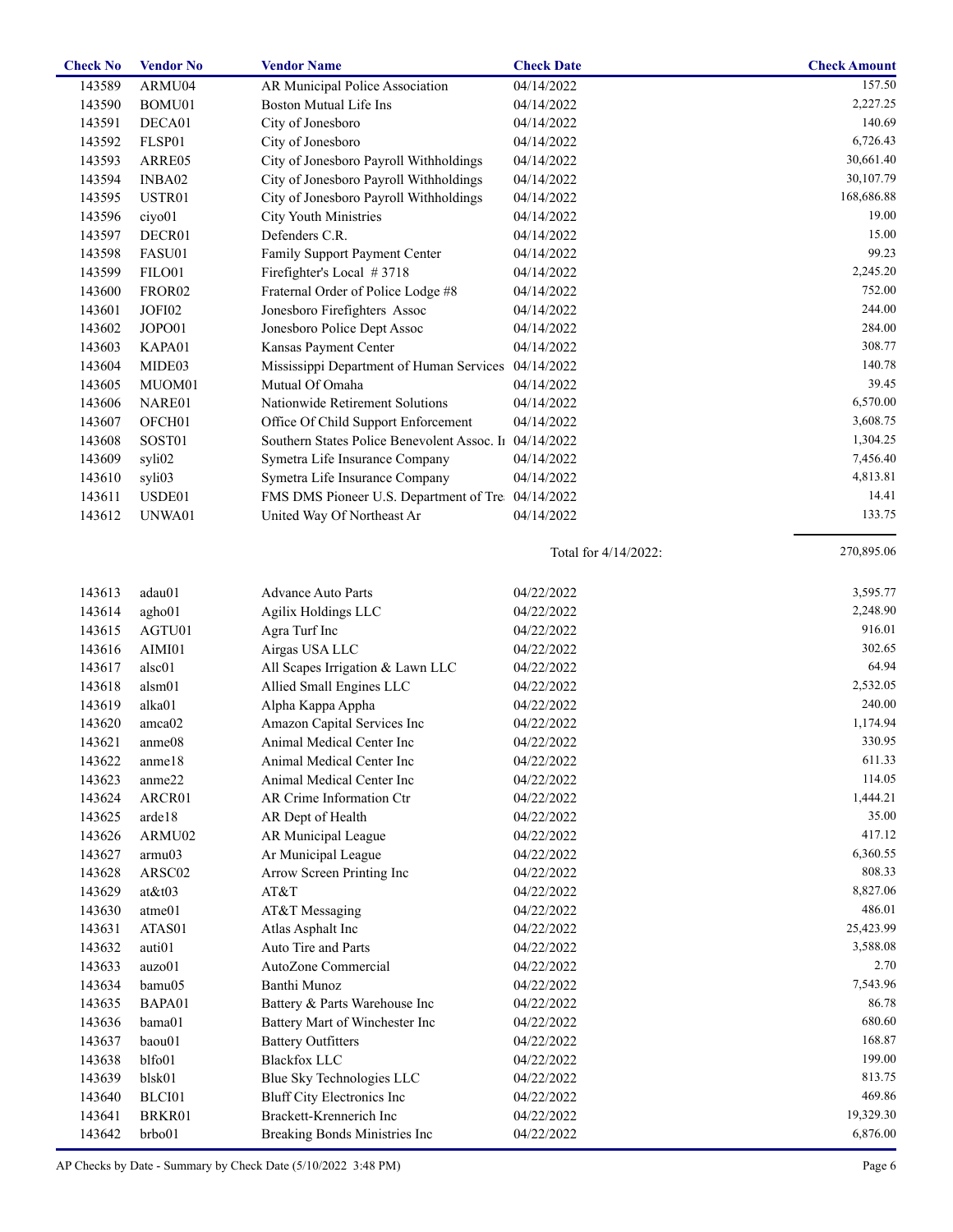| brev01<br>04/22/2022<br>143643<br>Brianna Everett<br>143644<br>brwa05<br><b>Bryan Watkins</b><br>04/22/2022<br>buwi01<br>143645<br><b>Buddy Williams</b><br>04/22/2022<br>caon02<br>Call One Inc<br>143646<br>04/22/2022<br>cach05<br>Calvery Chapel Church<br>143647<br>04/22/2022<br>caed01<br>Candace Edwards<br>143648<br>04/22/2022<br>Carmela Antonio<br>143649<br>caan05<br>04/22/2022<br>143650<br>CAIN01<br>Casco Industries Inc<br>04/22/2022<br>Cavenaugh Auto Group Inc<br>143651<br>CAAU01<br>04/22/2022<br>143652<br>CEEN01<br>Centerpoint Energy Inc<br>04/22/2022<br>143653<br>CEEN01<br>Centerpoint Energy Inc<br>04/22/2022<br><b>CGT Of NEA</b><br>143654<br>cgne01<br>04/22/2022<br>chho03<br>Charles Hobbs<br>143655<br>04/22/2022<br>CHEM01<br>143656<br>04/22/2022<br>Chemaqua Inc<br>143657<br>cico04<br>Cintas<br>04/22/2022<br>cico01<br>Cintas Corporation<br>143658<br>04/22/2022<br>143659<br>CIWA01<br>City Water & Light<br>04/22/2022<br>Clean Solutions Inc<br>143660<br>CLSO01<br>04/22/2022<br>Contech Engineered Solutions LLC<br>143661<br>coen <sub>02</sub><br>04/22/2022<br>cosa01<br>143662<br>Cornelius J Sample<br>04/22/2022<br>coco12<br>Cornith Coco-Cola Bottling Works Inc<br>143663<br>04/22/2022<br>Craighead Co. Public Library<br>143664<br>CRCO09<br>04/22/2022<br>Craighead County Solid<br>143665<br>CRCO <sub>03</sub><br>04/22/2022<br>cred02<br>Critical Edge Inc<br>143666<br>04/22/2022<br>Crow-Burlingame Co Inc<br>143667<br>CRBU01<br>04/22/2022<br>Crown Trophy<br>143668<br>CRTR01<br>04/22/2022<br>143669<br>dsse01<br><b>Crystal Springs</b><br>04/22/2022<br>143670<br>dsse01<br><b>Crystal Springs</b><br>04/22/2022<br>dsse01<br>143671<br><b>Crystal Springs</b><br>04/22/2022<br>dsse01<br>143672<br><b>Crystal Springs</b><br>04/22/2022<br>143673<br>dsse01<br><b>Crystal Springs</b><br>04/22/2022<br>143674<br>dsse01<br><b>Crystal Springs</b><br>04/22/2022<br>defe01<br>D & E Feed & Seed<br>143675<br>04/22/2022<br>143676<br>daau04<br>Dag Install LLC<br>04/22/2022<br>Danica Williams<br>143677<br>dawi03<br>04/22/2022<br>David Laferney<br>04/22/2022<br>143678<br>dala05<br>dahi01<br>143679<br>Dawn Marie Hime<br>04/22/2022<br>143680<br>dehu01<br>Dean Hunt<br>04/22/2022<br>143681<br>diov <sub>01</sub><br>Diagnostic Overhead Door LLC<br>04/22/2022<br>143682<br>dien02<br>Ditta Ace Hardware<br>04/22/2022<br>143683<br>DNAU01<br>DNW Auto Supply Inc<br>04/22/2022<br>143684<br>DODA05<br>Douglas Davis<br>04/22/2022<br>143685<br>DOSA01<br>Downing Sales & Service Inc<br>04/22/2022<br>143686<br>Eastern Sports Management LLC<br>$\exp 02$<br>04/22/2022<br>143687<br>edmo02<br>Ed Morse Parts Center<br>04/22/2022<br>143688<br>ELGR01<br>Elite Graphics LLC<br>04/22/2022<br>143689<br>fapa03<br>Farm Parts Co Inc<br>04/22/2022 |            |  |  |
|---------------------------------------------------------------------------------------------------------------------------------------------------------------------------------------------------------------------------------------------------------------------------------------------------------------------------------------------------------------------------------------------------------------------------------------------------------------------------------------------------------------------------------------------------------------------------------------------------------------------------------------------------------------------------------------------------------------------------------------------------------------------------------------------------------------------------------------------------------------------------------------------------------------------------------------------------------------------------------------------------------------------------------------------------------------------------------------------------------------------------------------------------------------------------------------------------------------------------------------------------------------------------------------------------------------------------------------------------------------------------------------------------------------------------------------------------------------------------------------------------------------------------------------------------------------------------------------------------------------------------------------------------------------------------------------------------------------------------------------------------------------------------------------------------------------------------------------------------------------------------------------------------------------------------------------------------------------------------------------------------------------------------------------------------------------------------------------------------------------------------------------------------------------------------------------------------------------------------------------------------------------------------------------------------------------------------------------------------------------------------------------------------------------------------------------------------------------------------------------------------------------------------------------------------------------------------------------------------------------------------------------------------------------------------------------------------------------------------------------------------------------------------------------------------------------------------------------|------------|--|--|
|                                                                                                                                                                                                                                                                                                                                                                                                                                                                                                                                                                                                                                                                                                                                                                                                                                                                                                                                                                                                                                                                                                                                                                                                                                                                                                                                                                                                                                                                                                                                                                                                                                                                                                                                                                                                                                                                                                                                                                                                                                                                                                                                                                                                                                                                                                                                                                                                                                                                                                                                                                                                                                                                                                                                                                                                                                       | 150.00     |  |  |
|                                                                                                                                                                                                                                                                                                                                                                                                                                                                                                                                                                                                                                                                                                                                                                                                                                                                                                                                                                                                                                                                                                                                                                                                                                                                                                                                                                                                                                                                                                                                                                                                                                                                                                                                                                                                                                                                                                                                                                                                                                                                                                                                                                                                                                                                                                                                                                                                                                                                                                                                                                                                                                                                                                                                                                                                                                       | 90.00      |  |  |
|                                                                                                                                                                                                                                                                                                                                                                                                                                                                                                                                                                                                                                                                                                                                                                                                                                                                                                                                                                                                                                                                                                                                                                                                                                                                                                                                                                                                                                                                                                                                                                                                                                                                                                                                                                                                                                                                                                                                                                                                                                                                                                                                                                                                                                                                                                                                                                                                                                                                                                                                                                                                                                                                                                                                                                                                                                       | 150.00     |  |  |
|                                                                                                                                                                                                                                                                                                                                                                                                                                                                                                                                                                                                                                                                                                                                                                                                                                                                                                                                                                                                                                                                                                                                                                                                                                                                                                                                                                                                                                                                                                                                                                                                                                                                                                                                                                                                                                                                                                                                                                                                                                                                                                                                                                                                                                                                                                                                                                                                                                                                                                                                                                                                                                                                                                                                                                                                                                       | 268.91     |  |  |
|                                                                                                                                                                                                                                                                                                                                                                                                                                                                                                                                                                                                                                                                                                                                                                                                                                                                                                                                                                                                                                                                                                                                                                                                                                                                                                                                                                                                                                                                                                                                                                                                                                                                                                                                                                                                                                                                                                                                                                                                                                                                                                                                                                                                                                                                                                                                                                                                                                                                                                                                                                                                                                                                                                                                                                                                                                       | 80.00      |  |  |
|                                                                                                                                                                                                                                                                                                                                                                                                                                                                                                                                                                                                                                                                                                                                                                                                                                                                                                                                                                                                                                                                                                                                                                                                                                                                                                                                                                                                                                                                                                                                                                                                                                                                                                                                                                                                                                                                                                                                                                                                                                                                                                                                                                                                                                                                                                                                                                                                                                                                                                                                                                                                                                                                                                                                                                                                                                       | 155.00     |  |  |
|                                                                                                                                                                                                                                                                                                                                                                                                                                                                                                                                                                                                                                                                                                                                                                                                                                                                                                                                                                                                                                                                                                                                                                                                                                                                                                                                                                                                                                                                                                                                                                                                                                                                                                                                                                                                                                                                                                                                                                                                                                                                                                                                                                                                                                                                                                                                                                                                                                                                                                                                                                                                                                                                                                                                                                                                                                       | 80.00      |  |  |
|                                                                                                                                                                                                                                                                                                                                                                                                                                                                                                                                                                                                                                                                                                                                                                                                                                                                                                                                                                                                                                                                                                                                                                                                                                                                                                                                                                                                                                                                                                                                                                                                                                                                                                                                                                                                                                                                                                                                                                                                                                                                                                                                                                                                                                                                                                                                                                                                                                                                                                                                                                                                                                                                                                                                                                                                                                       | 543.59     |  |  |
|                                                                                                                                                                                                                                                                                                                                                                                                                                                                                                                                                                                                                                                                                                                                                                                                                                                                                                                                                                                                                                                                                                                                                                                                                                                                                                                                                                                                                                                                                                                                                                                                                                                                                                                                                                                                                                                                                                                                                                                                                                                                                                                                                                                                                                                                                                                                                                                                                                                                                                                                                                                                                                                                                                                                                                                                                                       | 1,745.97   |  |  |
|                                                                                                                                                                                                                                                                                                                                                                                                                                                                                                                                                                                                                                                                                                                                                                                                                                                                                                                                                                                                                                                                                                                                                                                                                                                                                                                                                                                                                                                                                                                                                                                                                                                                                                                                                                                                                                                                                                                                                                                                                                                                                                                                                                                                                                                                                                                                                                                                                                                                                                                                                                                                                                                                                                                                                                                                                                       | 170.76     |  |  |
|                                                                                                                                                                                                                                                                                                                                                                                                                                                                                                                                                                                                                                                                                                                                                                                                                                                                                                                                                                                                                                                                                                                                                                                                                                                                                                                                                                                                                                                                                                                                                                                                                                                                                                                                                                                                                                                                                                                                                                                                                                                                                                                                                                                                                                                                                                                                                                                                                                                                                                                                                                                                                                                                                                                                                                                                                                       | 154.33     |  |  |
|                                                                                                                                                                                                                                                                                                                                                                                                                                                                                                                                                                                                                                                                                                                                                                                                                                                                                                                                                                                                                                                                                                                                                                                                                                                                                                                                                                                                                                                                                                                                                                                                                                                                                                                                                                                                                                                                                                                                                                                                                                                                                                                                                                                                                                                                                                                                                                                                                                                                                                                                                                                                                                                                                                                                                                                                                                       | 369.18     |  |  |
|                                                                                                                                                                                                                                                                                                                                                                                                                                                                                                                                                                                                                                                                                                                                                                                                                                                                                                                                                                                                                                                                                                                                                                                                                                                                                                                                                                                                                                                                                                                                                                                                                                                                                                                                                                                                                                                                                                                                                                                                                                                                                                                                                                                                                                                                                                                                                                                                                                                                                                                                                                                                                                                                                                                                                                                                                                       | 160.00     |  |  |
|                                                                                                                                                                                                                                                                                                                                                                                                                                                                                                                                                                                                                                                                                                                                                                                                                                                                                                                                                                                                                                                                                                                                                                                                                                                                                                                                                                                                                                                                                                                                                                                                                                                                                                                                                                                                                                                                                                                                                                                                                                                                                                                                                                                                                                                                                                                                                                                                                                                                                                                                                                                                                                                                                                                                                                                                                                       | 1,908.91   |  |  |
|                                                                                                                                                                                                                                                                                                                                                                                                                                                                                                                                                                                                                                                                                                                                                                                                                                                                                                                                                                                                                                                                                                                                                                                                                                                                                                                                                                                                                                                                                                                                                                                                                                                                                                                                                                                                                                                                                                                                                                                                                                                                                                                                                                                                                                                                                                                                                                                                                                                                                                                                                                                                                                                                                                                                                                                                                                       | 305.67     |  |  |
|                                                                                                                                                                                                                                                                                                                                                                                                                                                                                                                                                                                                                                                                                                                                                                                                                                                                                                                                                                                                                                                                                                                                                                                                                                                                                                                                                                                                                                                                                                                                                                                                                                                                                                                                                                                                                                                                                                                                                                                                                                                                                                                                                                                                                                                                                                                                                                                                                                                                                                                                                                                                                                                                                                                                                                                                                                       | 11,154.34  |  |  |
|                                                                                                                                                                                                                                                                                                                                                                                                                                                                                                                                                                                                                                                                                                                                                                                                                                                                                                                                                                                                                                                                                                                                                                                                                                                                                                                                                                                                                                                                                                                                                                                                                                                                                                                                                                                                                                                                                                                                                                                                                                                                                                                                                                                                                                                                                                                                                                                                                                                                                                                                                                                                                                                                                                                                                                                                                                       | 2,008.27   |  |  |
|                                                                                                                                                                                                                                                                                                                                                                                                                                                                                                                                                                                                                                                                                                                                                                                                                                                                                                                                                                                                                                                                                                                                                                                                                                                                                                                                                                                                                                                                                                                                                                                                                                                                                                                                                                                                                                                                                                                                                                                                                                                                                                                                                                                                                                                                                                                                                                                                                                                                                                                                                                                                                                                                                                                                                                                                                                       | 2,989.81   |  |  |
|                                                                                                                                                                                                                                                                                                                                                                                                                                                                                                                                                                                                                                                                                                                                                                                                                                                                                                                                                                                                                                                                                                                                                                                                                                                                                                                                                                                                                                                                                                                                                                                                                                                                                                                                                                                                                                                                                                                                                                                                                                                                                                                                                                                                                                                                                                                                                                                                                                                                                                                                                                                                                                                                                                                                                                                                                                       | 14,064.27  |  |  |
|                                                                                                                                                                                                                                                                                                                                                                                                                                                                                                                                                                                                                                                                                                                                                                                                                                                                                                                                                                                                                                                                                                                                                                                                                                                                                                                                                                                                                                                                                                                                                                                                                                                                                                                                                                                                                                                                                                                                                                                                                                                                                                                                                                                                                                                                                                                                                                                                                                                                                                                                                                                                                                                                                                                                                                                                                                       |            |  |  |
|                                                                                                                                                                                                                                                                                                                                                                                                                                                                                                                                                                                                                                                                                                                                                                                                                                                                                                                                                                                                                                                                                                                                                                                                                                                                                                                                                                                                                                                                                                                                                                                                                                                                                                                                                                                                                                                                                                                                                                                                                                                                                                                                                                                                                                                                                                                                                                                                                                                                                                                                                                                                                                                                                                                                                                                                                                       | 60.00      |  |  |
|                                                                                                                                                                                                                                                                                                                                                                                                                                                                                                                                                                                                                                                                                                                                                                                                                                                                                                                                                                                                                                                                                                                                                                                                                                                                                                                                                                                                                                                                                                                                                                                                                                                                                                                                                                                                                                                                                                                                                                                                                                                                                                                                                                                                                                                                                                                                                                                                                                                                                                                                                                                                                                                                                                                                                                                                                                       | 531.36     |  |  |
|                                                                                                                                                                                                                                                                                                                                                                                                                                                                                                                                                                                                                                                                                                                                                                                                                                                                                                                                                                                                                                                                                                                                                                                                                                                                                                                                                                                                                                                                                                                                                                                                                                                                                                                                                                                                                                                                                                                                                                                                                                                                                                                                                                                                                                                                                                                                                                                                                                                                                                                                                                                                                                                                                                                                                                                                                                       | 208,056.24 |  |  |
|                                                                                                                                                                                                                                                                                                                                                                                                                                                                                                                                                                                                                                                                                                                                                                                                                                                                                                                                                                                                                                                                                                                                                                                                                                                                                                                                                                                                                                                                                                                                                                                                                                                                                                                                                                                                                                                                                                                                                                                                                                                                                                                                                                                                                                                                                                                                                                                                                                                                                                                                                                                                                                                                                                                                                                                                                                       | 25.00      |  |  |
|                                                                                                                                                                                                                                                                                                                                                                                                                                                                                                                                                                                                                                                                                                                                                                                                                                                                                                                                                                                                                                                                                                                                                                                                                                                                                                                                                                                                                                                                                                                                                                                                                                                                                                                                                                                                                                                                                                                                                                                                                                                                                                                                                                                                                                                                                                                                                                                                                                                                                                                                                                                                                                                                                                                                                                                                                                       | 12,393.57  |  |  |
|                                                                                                                                                                                                                                                                                                                                                                                                                                                                                                                                                                                                                                                                                                                                                                                                                                                                                                                                                                                                                                                                                                                                                                                                                                                                                                                                                                                                                                                                                                                                                                                                                                                                                                                                                                                                                                                                                                                                                                                                                                                                                                                                                                                                                                                                                                                                                                                                                                                                                                                                                                                                                                                                                                                                                                                                                                       | 80.28      |  |  |
|                                                                                                                                                                                                                                                                                                                                                                                                                                                                                                                                                                                                                                                                                                                                                                                                                                                                                                                                                                                                                                                                                                                                                                                                                                                                                                                                                                                                                                                                                                                                                                                                                                                                                                                                                                                                                                                                                                                                                                                                                                                                                                                                                                                                                                                                                                                                                                                                                                                                                                                                                                                                                                                                                                                                                                                                                                       | 759.50     |  |  |
|                                                                                                                                                                                                                                                                                                                                                                                                                                                                                                                                                                                                                                                                                                                                                                                                                                                                                                                                                                                                                                                                                                                                                                                                                                                                                                                                                                                                                                                                                                                                                                                                                                                                                                                                                                                                                                                                                                                                                                                                                                                                                                                                                                                                                                                                                                                                                                                                                                                                                                                                                                                                                                                                                                                                                                                                                                       | 41.58      |  |  |
|                                                                                                                                                                                                                                                                                                                                                                                                                                                                                                                                                                                                                                                                                                                                                                                                                                                                                                                                                                                                                                                                                                                                                                                                                                                                                                                                                                                                                                                                                                                                                                                                                                                                                                                                                                                                                                                                                                                                                                                                                                                                                                                                                                                                                                                                                                                                                                                                                                                                                                                                                                                                                                                                                                                                                                                                                                       | 16.99      |  |  |
|                                                                                                                                                                                                                                                                                                                                                                                                                                                                                                                                                                                                                                                                                                                                                                                                                                                                                                                                                                                                                                                                                                                                                                                                                                                                                                                                                                                                                                                                                                                                                                                                                                                                                                                                                                                                                                                                                                                                                                                                                                                                                                                                                                                                                                                                                                                                                                                                                                                                                                                                                                                                                                                                                                                                                                                                                                       | 31.31      |  |  |
|                                                                                                                                                                                                                                                                                                                                                                                                                                                                                                                                                                                                                                                                                                                                                                                                                                                                                                                                                                                                                                                                                                                                                                                                                                                                                                                                                                                                                                                                                                                                                                                                                                                                                                                                                                                                                                                                                                                                                                                                                                                                                                                                                                                                                                                                                                                                                                                                                                                                                                                                                                                                                                                                                                                                                                                                                                       | 63.64      |  |  |
|                                                                                                                                                                                                                                                                                                                                                                                                                                                                                                                                                                                                                                                                                                                                                                                                                                                                                                                                                                                                                                                                                                                                                                                                                                                                                                                                                                                                                                                                                                                                                                                                                                                                                                                                                                                                                                                                                                                                                                                                                                                                                                                                                                                                                                                                                                                                                                                                                                                                                                                                                                                                                                                                                                                                                                                                                                       | 59.41      |  |  |
|                                                                                                                                                                                                                                                                                                                                                                                                                                                                                                                                                                                                                                                                                                                                                                                                                                                                                                                                                                                                                                                                                                                                                                                                                                                                                                                                                                                                                                                                                                                                                                                                                                                                                                                                                                                                                                                                                                                                                                                                                                                                                                                                                                                                                                                                                                                                                                                                                                                                                                                                                                                                                                                                                                                                                                                                                                       | 90.57      |  |  |
|                                                                                                                                                                                                                                                                                                                                                                                                                                                                                                                                                                                                                                                                                                                                                                                                                                                                                                                                                                                                                                                                                                                                                                                                                                                                                                                                                                                                                                                                                                                                                                                                                                                                                                                                                                                                                                                                                                                                                                                                                                                                                                                                                                                                                                                                                                                                                                                                                                                                                                                                                                                                                                                                                                                                                                                                                                       | 26.00      |  |  |
|                                                                                                                                                                                                                                                                                                                                                                                                                                                                                                                                                                                                                                                                                                                                                                                                                                                                                                                                                                                                                                                                                                                                                                                                                                                                                                                                                                                                                                                                                                                                                                                                                                                                                                                                                                                                                                                                                                                                                                                                                                                                                                                                                                                                                                                                                                                                                                                                                                                                                                                                                                                                                                                                                                                                                                                                                                       | 237.62     |  |  |
|                                                                                                                                                                                                                                                                                                                                                                                                                                                                                                                                                                                                                                                                                                                                                                                                                                                                                                                                                                                                                                                                                                                                                                                                                                                                                                                                                                                                                                                                                                                                                                                                                                                                                                                                                                                                                                                                                                                                                                                                                                                                                                                                                                                                                                                                                                                                                                                                                                                                                                                                                                                                                                                                                                                                                                                                                                       | 120.00     |  |  |
|                                                                                                                                                                                                                                                                                                                                                                                                                                                                                                                                                                                                                                                                                                                                                                                                                                                                                                                                                                                                                                                                                                                                                                                                                                                                                                                                                                                                                                                                                                                                                                                                                                                                                                                                                                                                                                                                                                                                                                                                                                                                                                                                                                                                                                                                                                                                                                                                                                                                                                                                                                                                                                                                                                                                                                                                                                       | 80.00      |  |  |
|                                                                                                                                                                                                                                                                                                                                                                                                                                                                                                                                                                                                                                                                                                                                                                                                                                                                                                                                                                                                                                                                                                                                                                                                                                                                                                                                                                                                                                                                                                                                                                                                                                                                                                                                                                                                                                                                                                                                                                                                                                                                                                                                                                                                                                                                                                                                                                                                                                                                                                                                                                                                                                                                                                                                                                                                                                       | 120.00     |  |  |
|                                                                                                                                                                                                                                                                                                                                                                                                                                                                                                                                                                                                                                                                                                                                                                                                                                                                                                                                                                                                                                                                                                                                                                                                                                                                                                                                                                                                                                                                                                                                                                                                                                                                                                                                                                                                                                                                                                                                                                                                                                                                                                                                                                                                                                                                                                                                                                                                                                                                                                                                                                                                                                                                                                                                                                                                                                       | 120.00     |  |  |
|                                                                                                                                                                                                                                                                                                                                                                                                                                                                                                                                                                                                                                                                                                                                                                                                                                                                                                                                                                                                                                                                                                                                                                                                                                                                                                                                                                                                                                                                                                                                                                                                                                                                                                                                                                                                                                                                                                                                                                                                                                                                                                                                                                                                                                                                                                                                                                                                                                                                                                                                                                                                                                                                                                                                                                                                                                       | 831.83     |  |  |
|                                                                                                                                                                                                                                                                                                                                                                                                                                                                                                                                                                                                                                                                                                                                                                                                                                                                                                                                                                                                                                                                                                                                                                                                                                                                                                                                                                                                                                                                                                                                                                                                                                                                                                                                                                                                                                                                                                                                                                                                                                                                                                                                                                                                                                                                                                                                                                                                                                                                                                                                                                                                                                                                                                                                                                                                                                       | 353.69     |  |  |
|                                                                                                                                                                                                                                                                                                                                                                                                                                                                                                                                                                                                                                                                                                                                                                                                                                                                                                                                                                                                                                                                                                                                                                                                                                                                                                                                                                                                                                                                                                                                                                                                                                                                                                                                                                                                                                                                                                                                                                                                                                                                                                                                                                                                                                                                                                                                                                                                                                                                                                                                                                                                                                                                                                                                                                                                                                       | 553.33     |  |  |
|                                                                                                                                                                                                                                                                                                                                                                                                                                                                                                                                                                                                                                                                                                                                                                                                                                                                                                                                                                                                                                                                                                                                                                                                                                                                                                                                                                                                                                                                                                                                                                                                                                                                                                                                                                                                                                                                                                                                                                                                                                                                                                                                                                                                                                                                                                                                                                                                                                                                                                                                                                                                                                                                                                                                                                                                                                       | 60.00      |  |  |
|                                                                                                                                                                                                                                                                                                                                                                                                                                                                                                                                                                                                                                                                                                                                                                                                                                                                                                                                                                                                                                                                                                                                                                                                                                                                                                                                                                                                                                                                                                                                                                                                                                                                                                                                                                                                                                                                                                                                                                                                                                                                                                                                                                                                                                                                                                                                                                                                                                                                                                                                                                                                                                                                                                                                                                                                                                       | 2,060.85   |  |  |
|                                                                                                                                                                                                                                                                                                                                                                                                                                                                                                                                                                                                                                                                                                                                                                                                                                                                                                                                                                                                                                                                                                                                                                                                                                                                                                                                                                                                                                                                                                                                                                                                                                                                                                                                                                                                                                                                                                                                                                                                                                                                                                                                                                                                                                                                                                                                                                                                                                                                                                                                                                                                                                                                                                                                                                                                                                       | 1,591.81   |  |  |
|                                                                                                                                                                                                                                                                                                                                                                                                                                                                                                                                                                                                                                                                                                                                                                                                                                                                                                                                                                                                                                                                                                                                                                                                                                                                                                                                                                                                                                                                                                                                                                                                                                                                                                                                                                                                                                                                                                                                                                                                                                                                                                                                                                                                                                                                                                                                                                                                                                                                                                                                                                                                                                                                                                                                                                                                                                       | 179.81     |  |  |
|                                                                                                                                                                                                                                                                                                                                                                                                                                                                                                                                                                                                                                                                                                                                                                                                                                                                                                                                                                                                                                                                                                                                                                                                                                                                                                                                                                                                                                                                                                                                                                                                                                                                                                                                                                                                                                                                                                                                                                                                                                                                                                                                                                                                                                                                                                                                                                                                                                                                                                                                                                                                                                                                                                                                                                                                                                       | 3,108.75   |  |  |
|                                                                                                                                                                                                                                                                                                                                                                                                                                                                                                                                                                                                                                                                                                                                                                                                                                                                                                                                                                                                                                                                                                                                                                                                                                                                                                                                                                                                                                                                                                                                                                                                                                                                                                                                                                                                                                                                                                                                                                                                                                                                                                                                                                                                                                                                                                                                                                                                                                                                                                                                                                                                                                                                                                                                                                                                                                       | 14,424.06  |  |  |
|                                                                                                                                                                                                                                                                                                                                                                                                                                                                                                                                                                                                                                                                                                                                                                                                                                                                                                                                                                                                                                                                                                                                                                                                                                                                                                                                                                                                                                                                                                                                                                                                                                                                                                                                                                                                                                                                                                                                                                                                                                                                                                                                                                                                                                                                                                                                                                                                                                                                                                                                                                                                                                                                                                                                                                                                                                       | 669.37     |  |  |
| Fire Protection Of Ark Inc<br>143690<br>FIPR01<br>04/22/2022                                                                                                                                                                                                                                                                                                                                                                                                                                                                                                                                                                                                                                                                                                                                                                                                                                                                                                                                                                                                                                                                                                                                                                                                                                                                                                                                                                                                                                                                                                                                                                                                                                                                                                                                                                                                                                                                                                                                                                                                                                                                                                                                                                                                                                                                                                                                                                                                                                                                                                                                                                                                                                                                                                                                                                          |            |  |  |
| 143691<br>FIAR01<br>Fisher & Arnold Inc<br>04/22/2022                                                                                                                                                                                                                                                                                                                                                                                                                                                                                                                                                                                                                                                                                                                                                                                                                                                                                                                                                                                                                                                                                                                                                                                                                                                                                                                                                                                                                                                                                                                                                                                                                                                                                                                                                                                                                                                                                                                                                                                                                                                                                                                                                                                                                                                                                                                                                                                                                                                                                                                                                                                                                                                                                                                                                                                 | 2,293.28   |  |  |
| 143692<br>FIAR01<br>Fisher & Arnold Inc<br>04/22/2022                                                                                                                                                                                                                                                                                                                                                                                                                                                                                                                                                                                                                                                                                                                                                                                                                                                                                                                                                                                                                                                                                                                                                                                                                                                                                                                                                                                                                                                                                                                                                                                                                                                                                                                                                                                                                                                                                                                                                                                                                                                                                                                                                                                                                                                                                                                                                                                                                                                                                                                                                                                                                                                                                                                                                                                 | 397.58     |  |  |
| 143693<br>FIAR01<br>Fisher & Arnold Inc<br>04/22/2022                                                                                                                                                                                                                                                                                                                                                                                                                                                                                                                                                                                                                                                                                                                                                                                                                                                                                                                                                                                                                                                                                                                                                                                                                                                                                                                                                                                                                                                                                                                                                                                                                                                                                                                                                                                                                                                                                                                                                                                                                                                                                                                                                                                                                                                                                                                                                                                                                                                                                                                                                                                                                                                                                                                                                                                 | 2,648.90   |  |  |
| 143694<br>FIAR01<br>Fisher & Arnold Inc<br>04/22/2022                                                                                                                                                                                                                                                                                                                                                                                                                                                                                                                                                                                                                                                                                                                                                                                                                                                                                                                                                                                                                                                                                                                                                                                                                                                                                                                                                                                                                                                                                                                                                                                                                                                                                                                                                                                                                                                                                                                                                                                                                                                                                                                                                                                                                                                                                                                                                                                                                                                                                                                                                                                                                                                                                                                                                                                 | 572.38     |  |  |
| 143695<br>FIAR01<br>Fisher & Arnold Inc<br>04/22/2022                                                                                                                                                                                                                                                                                                                                                                                                                                                                                                                                                                                                                                                                                                                                                                                                                                                                                                                                                                                                                                                                                                                                                                                                                                                                                                                                                                                                                                                                                                                                                                                                                                                                                                                                                                                                                                                                                                                                                                                                                                                                                                                                                                                                                                                                                                                                                                                                                                                                                                                                                                                                                                                                                                                                                                                 | 6,667.50   |  |  |
| Forrest Office Machines Inc<br>143696<br>FOOF01<br>04/22/2022                                                                                                                                                                                                                                                                                                                                                                                                                                                                                                                                                                                                                                                                                                                                                                                                                                                                                                                                                                                                                                                                                                                                                                                                                                                                                                                                                                                                                                                                                                                                                                                                                                                                                                                                                                                                                                                                                                                                                                                                                                                                                                                                                                                                                                                                                                                                                                                                                                                                                                                                                                                                                                                                                                                                                                         | 2,898.90   |  |  |
| Fuel To Go LLC<br>143697<br>futo01<br>04/22/2022                                                                                                                                                                                                                                                                                                                                                                                                                                                                                                                                                                                                                                                                                                                                                                                                                                                                                                                                                                                                                                                                                                                                                                                                                                                                                                                                                                                                                                                                                                                                                                                                                                                                                                                                                                                                                                                                                                                                                                                                                                                                                                                                                                                                                                                                                                                                                                                                                                                                                                                                                                                                                                                                                                                                                                                      | 30,686.92  |  |  |
| 143698<br>GRAI01<br>Grainger Inc<br>04/22/2022                                                                                                                                                                                                                                                                                                                                                                                                                                                                                                                                                                                                                                                                                                                                                                                                                                                                                                                                                                                                                                                                                                                                                                                                                                                                                                                                                                                                                                                                                                                                                                                                                                                                                                                                                                                                                                                                                                                                                                                                                                                                                                                                                                                                                                                                                                                                                                                                                                                                                                                                                                                                                                                                                                                                                                                        | 385.56     |  |  |
| Green Thumb Lawn Care LLC<br>143699<br>Grth01<br>04/22/2022                                                                                                                                                                                                                                                                                                                                                                                                                                                                                                                                                                                                                                                                                                                                                                                                                                                                                                                                                                                                                                                                                                                                                                                                                                                                                                                                                                                                                                                                                                                                                                                                                                                                                                                                                                                                                                                                                                                                                                                                                                                                                                                                                                                                                                                                                                                                                                                                                                                                                                                                                                                                                                                                                                                                                                           | 168.89     |  |  |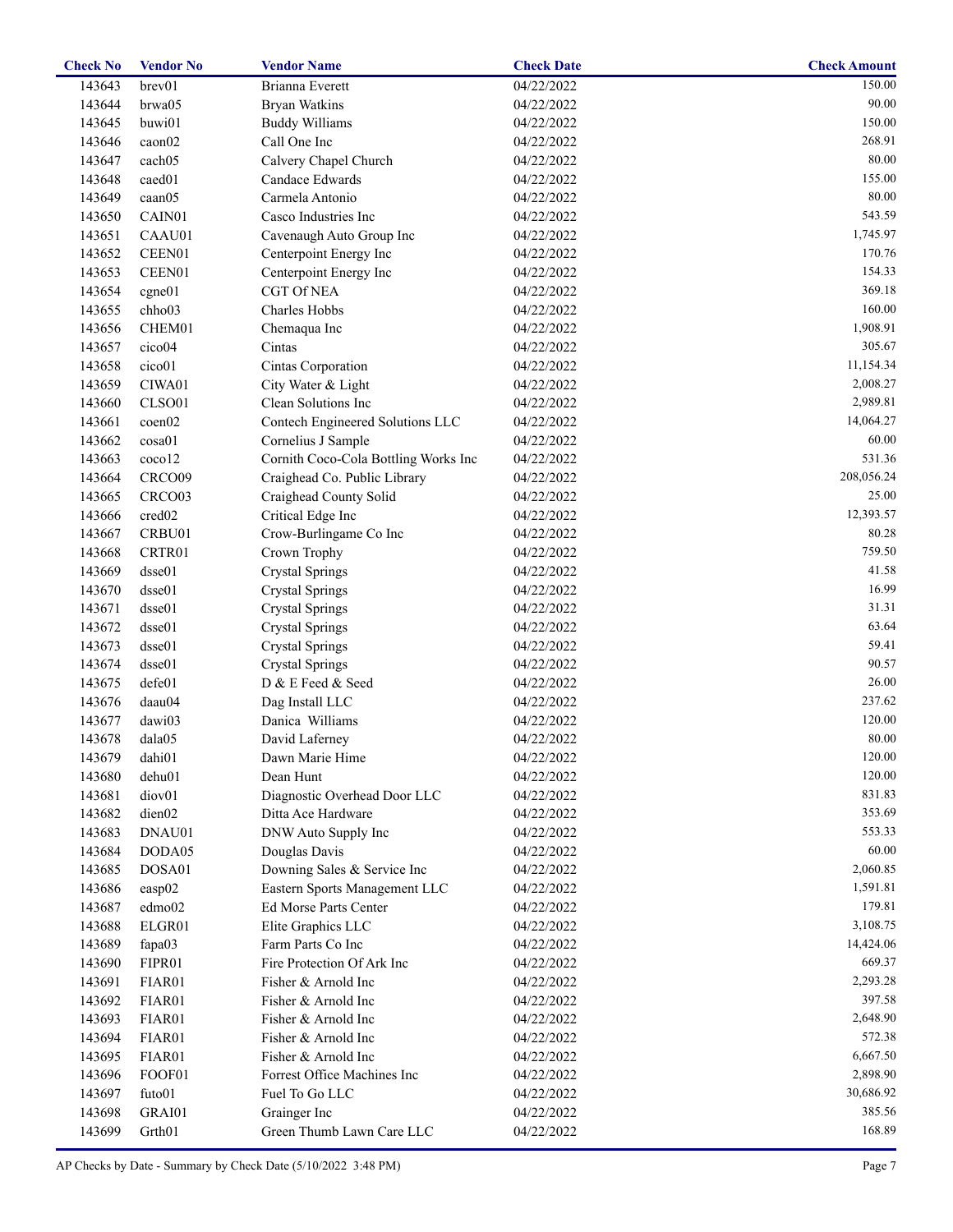| <b>Check No</b> | <b>Vendor No</b>   | <b>Vendor Name</b>                     | <b>Check Date</b> | <b>Check Amount</b> |
|-----------------|--------------------|----------------------------------------|-------------------|---------------------|
| 143700          | grtu01             | Greenville Turf & Tractor              | 04/22/2022        | 726.68              |
| 143701          | greq03             | Greenway Equipment Inc                 | 04/22/2022        | 168.08              |
| 143702          | guli <sub>01</sub> | Guard4Life                             | 04/22/2022        | 50.00               |
| 143703          | hapr <sub>02</sub> | <b>Halsey Properties</b>               | 04/22/2022        | 2,750.00            |
| 143704          | hafr01             | Harbor Freight Tools Inc               | 04/22/2022        | 82.00               |
| 143705          | HAPI01             | Harris Pipe & Line Inc                 | 04/22/2022        | 125.00              |
| 143706          | hacr <sub>01</sub> | Hayden Creecy                          | 04/22/2022        | 35.49               |
| 143707          | hecu01             | Heartland Customer Solutions LLC       | 04/22/2022        | 1,774.86            |
| 143708          | heti02             | Herren Tire Service Inc                | 04/22/2022        | 485.95              |
| 143709          | HODE01             | Home Depot Credit Service              | 04/22/2022        | 338.05              |
| 143710          | hoos01             | Howmedia Osteonics Corp                | 04/22/2022        | 2,654.34            |
| 143711          | inba04             | <b>INTRUST Bank NA</b>                 | 04/22/2022        | 10,542.11           |
| 143712          | jalu01             | James Gregory Lucas                    | 04/22/2022        | 98,721.31           |
| 143713          | jaam01             | Javier Amperez                         | 04/22/2022        | 157,734.00          |
| 143714          | JEPA01             | Jerry Pate Turf & Irrigat Inc          | 04/22/2022        | 3,775.10            |
| 143715          | jomc07             | Joel McCraken                          | 04/22/2022        | 14.96               |
| 143716          | JOST01             | John Street                            | 04/22/2022        | 155.61              |
| 143717          | jowe05             | Jonathan Webb                          | 04/22/2022        | 60.00               |
| 143718          | joho05             | Jonesboro Hotel Partners LLC           | 04/22/2022        | 96,129.03           |
| 143719          | JOOV01             | Jonesboro Overhead Door Inc            | 04/22/2022        | 60.76               |
| 143720          | jore02             | Jonesboro Restaurant Equipment         | 04/22/2022        | 6.50                |
| 143721          | JOSU01             | Jonesboro Sun Inc                      | 04/22/2022        | 3,706.05            |
| 143722          | JOWI02             | Jonesboro Winair Co Inc                | 04/22/2022        | 13.29               |
| 143723          | JOWI01             | Jonesboro Winnelson Inc                | 04/22/2022        | 246.53              |
| 143724          | kaja01             | Kathryn Jakobitz                       | 04/22/2022        | 120.00              |
| 143725          | kala05             | Kaylan Langley                         | 04/22/2022        | 60.00               |
| 143726          | kero01             | Kedron L Robinette                     | 04/22/2022        | 90.00               |
| 143727          |                    | Kenneth Gulley                         | 04/22/2022        | 488.25              |
| 143728          | kegu01<br>klef01   | <b>KLEK 102.5 FM</b>                   | 04/22/2022        | 5,000.00            |
|                 |                    |                                        |                   | 650.00              |
| 143729          | krma01             | Krav Maga Worldwide Inc<br>Ladd's Inc  | 04/22/2022        | 382.86              |
| 143730          | LADD01             |                                        | 04/22/2022        |                     |
| 143731          | lasc01             | Landscape Structures Inc               | 04/22/2022        | 179,453.03<br>24.28 |
| 143732          | lapr01             | Lawson Products Inc                    | 04/22/2022        | 405.00              |
| 143733          | ledea01            | LEA Data Technologies LLC              | 04/22/2022        |                     |
| 143734          | mafi01             | Marmic Fire & Safety                   | 04/22/2022        | 669.13              |
| 143735          | main01             | Martin Industrial Supplies Inc         | 04/22/2022        | 1,717.27            |
| 143736          | memo02             | Medical Mobility Equipment             | 04/22/2022        | 1,908.97            |
| 143737          | meap01             | Metro Appliances & More Inc            | 04/22/2022        | 920.09              |
| 143738          | mibu01             | Michael Burroughs CPA                  | 04/22/2022        | 744.00              |
| 143739          | mijo05             | Michelle Johnson                       | 04/22/2022        | 80.00               |
| 143740          | moso02             | Motorola Solutions Inc                 | 04/22/2022        | 16,478.98           |
| 143741          | MRTR01             | Mr Trophy & Engraving Inc              | 04/22/2022        | 164.92              |
| 143742          | mys02              | My Staffing Pro                        | 04/22/2022        | 300.00              |
| 143743          | NAME01             | National Medtest Inc                   | 04/22/2022        | 592.00              |
| 143744          | NEAI01             | Nexair LLC                             | 04/22/2022        | 293.75              |
| 143745          | NEAI01             | Nexair LLC                             | 04/22/2022        | 1,054.97            |
| 143746          | OCHE01             | Occupational Health Partners           | 04/22/2022        | 95.00               |
| 143747          | OCHE01             | Occupational Health Partners           | 04/22/2022        | 23.00               |
| 143748          | ORAU01             | O'Reilly Automotive Inc                | 04/22/2022        | 3,433.32            |
| 143749          | ozfa01             | Ozark Farm And Lawn Inc                | 04/22/2022        | 349.80              |
| 143750          | PAMA01             | Pak Mail Center Inc                    | 04/22/2022        | 375.61              |
| 143751          | PAPR01             | Pasmore Printing                       | 04/22/2022        | 36.89               |
| 143752          | peco <sub>03</sub> | Peregrine Corporation                  | 04/22/2022        | 48.01               |
| 143753          | pewe01             | Pete's Town                            | 04/22/2022        | 184.40              |
| 143754          | pick01             | Pickering                              | 04/22/2022        | 15,736.97           |
| 143755          | poel01             | Powerhouse Electric Inc                | 04/22/2022        | 46,589.36           |
| 143756          | heag01             | Progressive Tractor & Implement Co LLC | 04/22/2022        | 939.78              |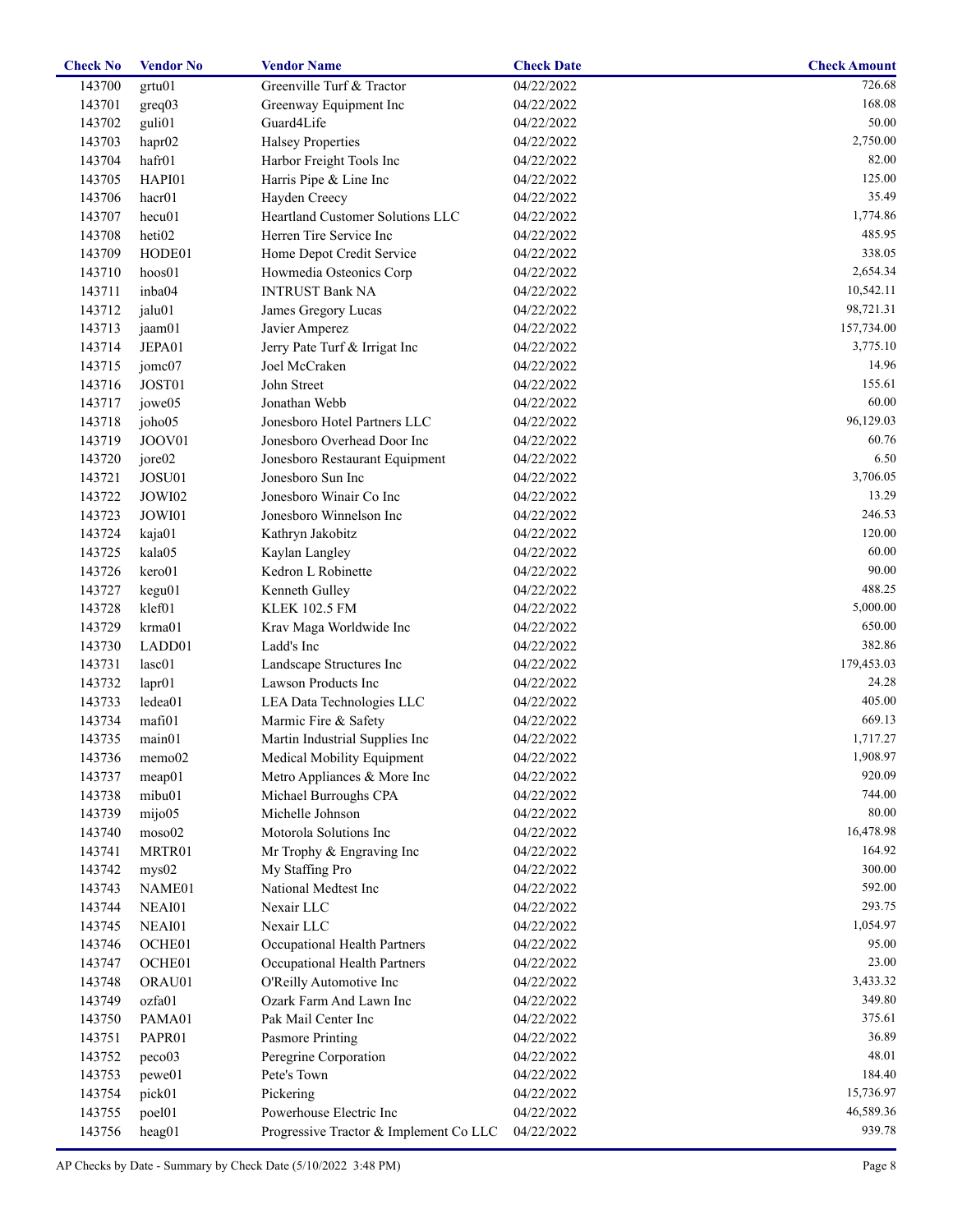| <b>Check No</b> | <b>Vendor No</b>   | <b>Vendor Name</b>                                 | <b>Check Date</b> | <b>Check Amount</b>   |
|-----------------|--------------------|----------------------------------------------------|-------------------|-----------------------|
| 143757          | prin01             | Propper International Sales Inc                    | 04/22/2022        | 198.82                |
| 143758          | qume01             | Quadmed Inc                                        | 04/22/2022        | 388.13                |
| 143759          | QUFA01             | Quality Farm Supply Inc                            | 04/22/2022        | 4,391.44              |
| 143760          | rldi01             | R & L Distributing                                 | 04/22/2022        | 204.96                |
| 143761          | RRFA01             | R & R Farm Equipment                               | 04/22/2022        | 30,977.10             |
| 143762          | rasc01             | Raymond G Scarborough                              | 04/22/2022        | 375.00                |
| 143763          | rebu01             | Regina Burkett                                     | 04/22/2022        | 164.39                |
| 143764          | rego01             | Renee Golas                                        | 04/22/2022        | 398.15                |
| 143765          | riev01             | Richard Joseph Everett                             | 04/22/2022        | 120.00                |
| 143766          | risu02             | Ridge Surveying and Consulting LLC                 | 04/22/2022        | 850.00                |
| 143767          | riri02             | Rig Rite US Inc                                    | 04/22/2022        | 291.78                |
| 143768          | rico05             | <b>Ritter Communications</b>                       | 04/22/2022        | 22,786.35             |
| 143769          | RICI01             | River City Hydraulics Inc                          | 04/22/2022        | 2,480.89              |
| 143770          | roal01             | Robert Almonte LLC                                 | 04/22/2022        | 1,980.00              |
| 143771          | roau01             | Ron's Auto & Diesel Service                        | 04/22/2022        | 547.89                |
| 143772          | SCIN01             | Scurlock Industries Of Jonesboro Inc               | 04/22/2022        | 13,517.34             |
| 143773          | shwe01             | Shane Webb                                         | 04/22/2022        | 120.00                |
| 143774          | SHWI01             | Sherwin Williams Company Inc                       | 04/22/2022        | 700.91                |
| 143775          | SIMO01             | Silver Moon Trailers Inc                           | 04/22/2022        | 28.64                 |
| 143776          | sila02             | SiteOne Landscape Supply Holding LLC               | 04/22/2022        | 1,023.81              |
| 143777          | sose02             | Soefker Services LLC                               | 04/22/2022        | 350.46                |
| 143778          | soof02             | Solutions of New Orleans LLC                       | 04/22/2022        | 282.92                |
| 143779          | SOAR01             | Southern Ar Univ Tech                              | 04/22/2022        | 1,000.00              |
| 143780          | soso03             | Southern Source Industries Inc                     | 04/22/2022        | 592.17                |
| 143781          | soti01             | Southern Tire Mart Inc                             | 04/22/2022        | 1,683.26              |
| 143782          | SPSA01             | Specialty Sales & Mktg Inc                         | 04/22/2022        | 3,997.57              |
| 143783          | suli02             | Suddenlink Communications Inc                      | 04/22/2022        | 227.01                |
| 143784          | syco01             | Synnex Corporation                                 | 04/22/2022        | 2,862.15              |
| 143785          | tatr01             | Tag Truck Center                                   | 04/22/2022        | 12,700.54             |
| 143786          | TESA01             | Teeco Safety Inc                                   | 04/22/2022        | 76,064.99             |
| 143787          | tete02             | TEEL Inc                                           | 04/22/2022        | 11,355.00             |
| 143788          | TEIN01             | Temple Inc                                         | 04/22/2022        | 8,540.04              |
| 143789          | thfi03             | The Fibar Group LLC                                | 04/22/2022        | 4,614.00              |
| 143790          | thso02             | The Solutions Group                                | 04/22/2022        | 250.00                |
| 143791          | thre03             | Thomas Guerber                                     | 04/22/2022        | 75.00                 |
| 143792          | thre01             | Thomson Reuters-West Inc                           | 04/22/2022        | 452.06                |
| 143793          | THST02             | Three Star Automotive Inc                          | 04/22/2022        | 526.77                |
| 143794          | THEL02             | Thyssenkrupp Elevator Inc                          | 04/22/2022        | 2,791.74              |
| 143795          | ticl <sub>02</sub> | TimeClock Plus LLC                                 | 04/22/2022        | 9,000.00              |
| 143796          | toha02             | Tonya Hass                                         | 04/22/2022        | 97.92                 |
| 143797          | TRWO01             | Trac-Work Inc                                      | 04/22/2022        | 44,675.48             |
| 143798          | trst05             | Tri-State Truck Center Inc                         | 04/22/2022        | 7,694.89              |
| 143799          | usba02             | U S Bancorp Government Leasing and Fina 04/22/2022 |                   | 48,391.05             |
| 143800          | usge01             | U S Geological Survey                              | 04/22/2022        | 7,500.00              |
| 143801          | ulin01             | Uline Inc                                          | 04/22/2022        | 1,397.95              |
| 143802          | unpa03             | United Pawn Brokers                                | 04/22/2022        | 455.70                |
| 143803          | unpo01             | United Police Supply                               | 04/22/2022        | 2,600.77              |
| 143804          | unpo01             | United Police Supply                               | 04/22/2022        | 123.69                |
| 143805          | usso01             | USA Softball of Arkansas                           | 04/22/2022        | 600.00                |
|                 |                    |                                                    |                   |                       |
| 143806          | veco01<br>veri03   | Vector Disease Control Inc<br>Verizon Wireless     | 04/22/2022        | 37,833.33<br>2,343.49 |
| 143807          |                    |                                                    | 04/22/2022        | 391.22                |
| 143808          | vewi03             | Verizon Wireless                                   | 04/22/2022        |                       |
| 143809          | VECA01             | Vet Care Inc                                       | 04/22/2022        | 1,267.95              |
| 143810          | vsfi01             | VSC Fire & Security                                | 04/22/2022        | 315.00                |
| 143811          | VUMA01             | Vulcan Materials Co                                | 04/22/2022        | 1,284.47              |
| 143812          | whel01             | Wholesale Electric Supply Co Inc                   | 04/22/2022        | 881.49                |
| 143813          | WIEQ01             | Williams Equipment & Supply Inc                    | 04/22/2022        | 224.70                |